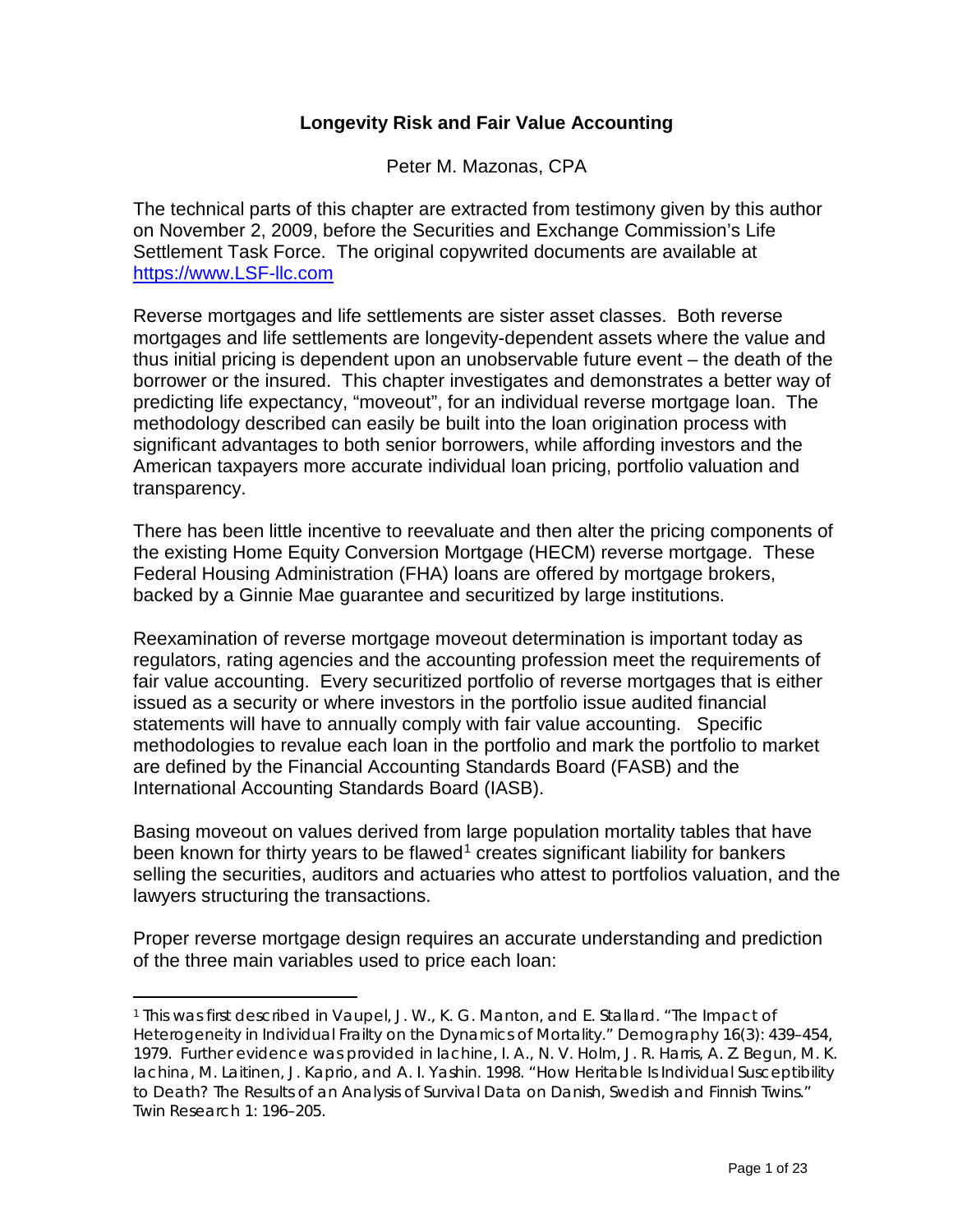- 1. Appraised home value at origination,
- 2. Interest rate risk, especially for variable rate loans, and
- 3. An accurate assessment of loan term based upon the non-institutionalized life expectancy of the borrower, or the survivor in the case of a couple.

Historically the estimated loan term, typically called "moveout", for a reverse mortgage has been determined using large population mortality tables, typically the Social Security Administration Mortality Tables. These are derived from the U.S. Decennial Life Tables (USDLT) published every ten years. By definition average life expectancy (LE) is that point in the future when fifty percent of a large population will have died and fifty percent will still be alive. The use of these tables simplified the determination of the term for each loan to a simple table lookup and added uniformity to product design.

For each loan to be accurately priced, and thus a portfolio to be accurately valued, two longevity factors are critical:

- 1. The applicability and accuracy of the methodology for determining morbidity (onset of sickness) and mortality (death), and
- 2. Determination of the future point in time when morbidity will force the senior to move out because of their need for institutional care, thus terminating the loan.

A number of problems exist using large population mortality tables to define the term of each loan. This easy solution has been a disservice to both senior borrowers and to investors who purchase interest in securitized pools of reverse mortgages. Using average life expectancy to predict the loan term means that half of the borrowers will live longer than the average. Someone or something has to pay for this risk if the product design is going to be valid and yield the expect rate of return. Early product designers hedged their bet and balanced the "who" and "what" that would compensate for error in product design and execution. Loan payments to borrowers were reduced so the "underpayments" to the fifty percent who died early or on time offset the extra payments made to the long-lived borrowers. The "what" was requiring borrowers to make an upfront mortgage insurance premium payment from their first loan draw a mandatory part of the popular HUD/FHA Home Equity Conversion Mortgage (HECM). It was anticipated that this would solve the longevity risk element of product design.

Controlling longevity risk in this way has now been shown to no longer work. The two percent (2%) mortgage insurance premium charged at origination on each loan and added to a risk premium pool has proven to be inadequate to cover the combination of longevity risk and interest rate risk. For HECM loans, when the principal paid out, and the accumulated accrued interest equals the maximum loan amount, each loan is "put" back to FHA under the Ginnie Mae guarantee. To the extent losses exceed the value of the mortgage insurance pool the American taxpayers absorb the loss with more national debt.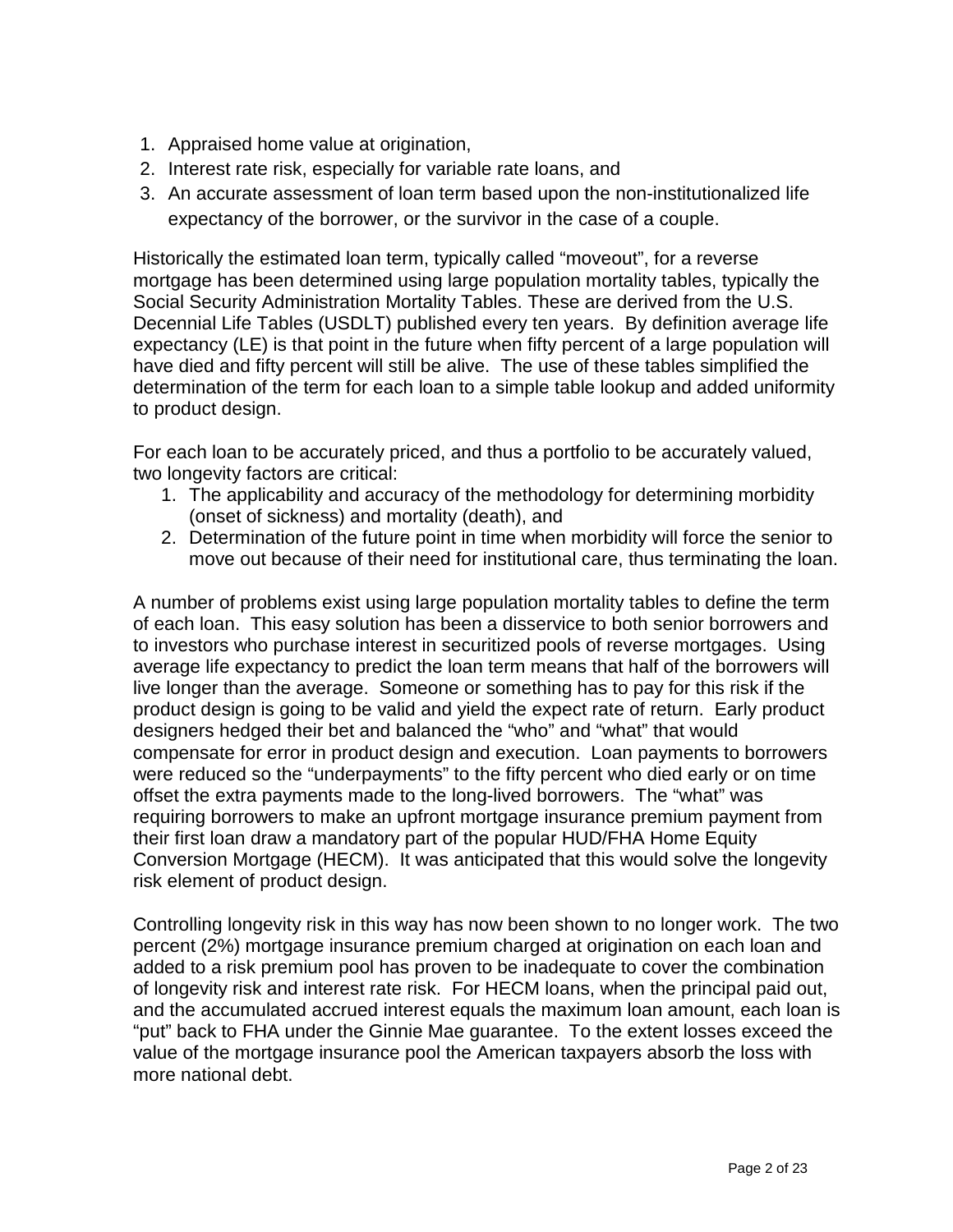This shortcoming or design flaw was anticipated by product designers including this author who designed and patented Transamerica HomeFirst's lifetime reverse mortgage, "HouseMoney". Using outside actuarial consultants, HomeFirst relied upon new data gathered from the National Long Term Care Survey (NLTCS). In 1984 the United States Government, as part of the new Medicare Program, began gather assessment data on more than 32,000 seniors between the ages of 65 and 69. More specific data was gathered by Cologne Reinsurance on seniors in assisted living and skilled nursing facilities across the country.

The Cologne Re data was interpreted by actuary Phillip Barckman. By 1989 Barckman was convinced there was a correlation between an individual's loss of activities of daily living (ADLs) and the need for institutional care. With some exceptions, most seniors would like to age in place in their home and familiar surroundings. Based upon observation of data, Barackman hypothesized that at the loss of two ADLs a senior would only be able to remain non-institutionalized with the help of a cohort. By the time they lost three ADLs, they would require institutional care or in-home health care. Look at the list below and image your condition having lost two and then three of these capabilities.

- Personal hygiene
- Dressing and undressing
- Eating
- Transferring from bed to chair, and back
- Voluntary bladder / bowel control
- Elimination
- Moving around (as opposed to being bedridden)

Approximately the first 1,000 lifetime reverse mortgages written by Transamerica HomeFirst from 1993 through 1994 based moveout on large population age-based statistical data that extrapolated when the borrower would have lost 2.5 ADLs. Moveout for each loan pricing was at that point. Actuaries from Ernst & Young, Transamerica's auditors, objected to this methodology and forced HomeFirst to conform to conventional wisdom and use Social Security mortality table data to estimate a borrower's moveout.

In 1980 and 1981 a design committee created an individual level assessment tool for the Social Security Administration that collected medical, activity of daily living (ADL), instrumental activity of daily living (IADL), cognitive, and other sociodemographic/behavioral variables. A subset of these questions was developed into a questionnaire assessment tool for the Center for Medicare and Medicaid Services (CMS). CMS later started requiring quarterly assessment of Medicare recipient residents in assisted living and skilled nursing facilities. One company that developed a computer-based version of this assessment tool similar to the questionnaire developed for the NLTCS was Vigilan Systems, in Wilsonville Oregon. Individual resident level data gathered using the Vigilan *Administrator* assessment tool has subsequently confirms Barckman's hypothesis of when seniors move from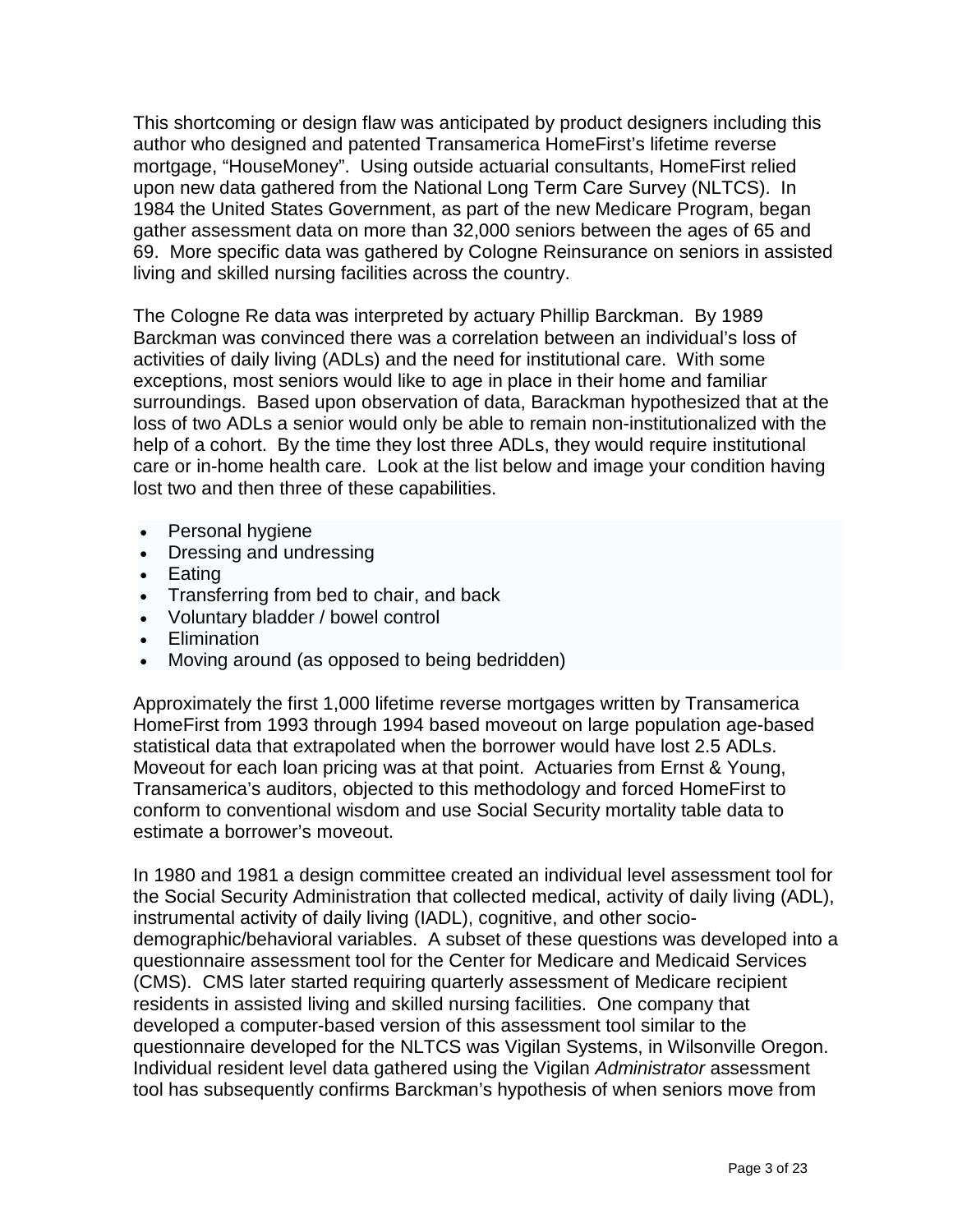their homes.[2](#page-3-0) Vigilan data shows that the average resident stays in assisted living for 25 months, after which they move out because of increased morbidity or death.

Longevity valued assets (LVA), specifically reverse mortgages and life settlements, are today being mispriced because (1) the reference tables being used to predict the insured's life expectancy for pricing are population or sub-population based tables and (2) the multiplicative rating factors applied to those tables are biased. Understanding the origins and workings of these reference tables is important to understanding their flaws.

The force of mortality exhibits exponential growth above about age 20. This was discovered by Gompertz (1825) who published the famous "law of mortality" that now bears his name. $3$  The Gompertz law can be written with three elements: (1) a continuous exponential function of age, (2) with a growth constant, and (3) a proportionality constant, (detail below).[4](#page-3-2)

The Gompertz law has been evaluated in numerous studies.<sup>5</sup> Several problems have been identified. (1) The fitted Gompertz function tends to overestimate mortality above about 80–90 years of age. (2) The Gompertz "constants" are not really

<span id="page-3-2"></span><sup>4</sup> The Gompertz law can be written with three elements: a continuous exponential function of age, *a*, with a growth constant *β*, and a proportionality constant *α*.4 The Gompertz law has been evaluated in numerous studies.<sup>4</sup> Several problems have been identified. (1) The fitted Gompertz function tends to overestimate mortality above about 80–90 years of age. (2) The Gompertz "constants" (*α* and *β*) are not really constant; they differ from one population to another and over calendar time and cohort within a given population.4 (3) The numerical values of *α* and *β* are negatively correlated when calculated for populations with a broad range of mortality conditions.<sup>4</sup> Despite these problems, the Gompertz function provides a useful approximation to the age-specific mortality probabilities, *qa*, and an even better approximation to the age-specific mortality "hazard rates,"  $\mu_a$ , defined as  $\mu_a = -\ln(1 - q_a)$ , which can be solved for *qa*, using *µa* = *α* exp(*β a*). Note that *qa* is the probability that a person alive at exact age *a* will die prior to exact age *a* + 1. Typical increases in *qa* are in the range of 8–10% per year.

<span id="page-3-3"></span><sup>5</sup> *See* Wetterstrand, W. H. 1981. "Parametric Models for Life Insurance Mortality Data: Gompertz's Law over Time." Transactions of the Society of Actuaries 33: 443–468; *and* Olshansky, S. J., and B. A. Carnes. 1997. "Ever since Gompertz." Demography 34(1): 1–15.

<span id="page-3-0"></span> <sup>2</sup> Under a HIPAA Business Associate Agreement, Life Settlement Financial, LLC, (LSF) has examined approximately 1,000 resident sets of assessment data spanning up to seven calendar years. This evaluation and data compilation was done primarily to revalidate LSF's Longevity Cost Calculator™ (LCC). Thirty-one of the questions in the Vigilan assessment tool directly map to the seventy-six questions in the LCC. A byproduct of this revaluation was the observation that seniors entering assisted living have typically lost between two and three ADLs. Statistically, the average stay by a senior in an assisted living community is twenty-five months. They either leave because of death or are moved to a skilled nursing facility where they pass.

<span id="page-3-1"></span> $3$  Gompertz, B. 1825. "On the Nature of the Function Expressive of the Law of Human Mortality, and on a New Mode of Determining the Value of Life Contingencies." Philosophical Transactions of the Royal Society of London 115: 513–583.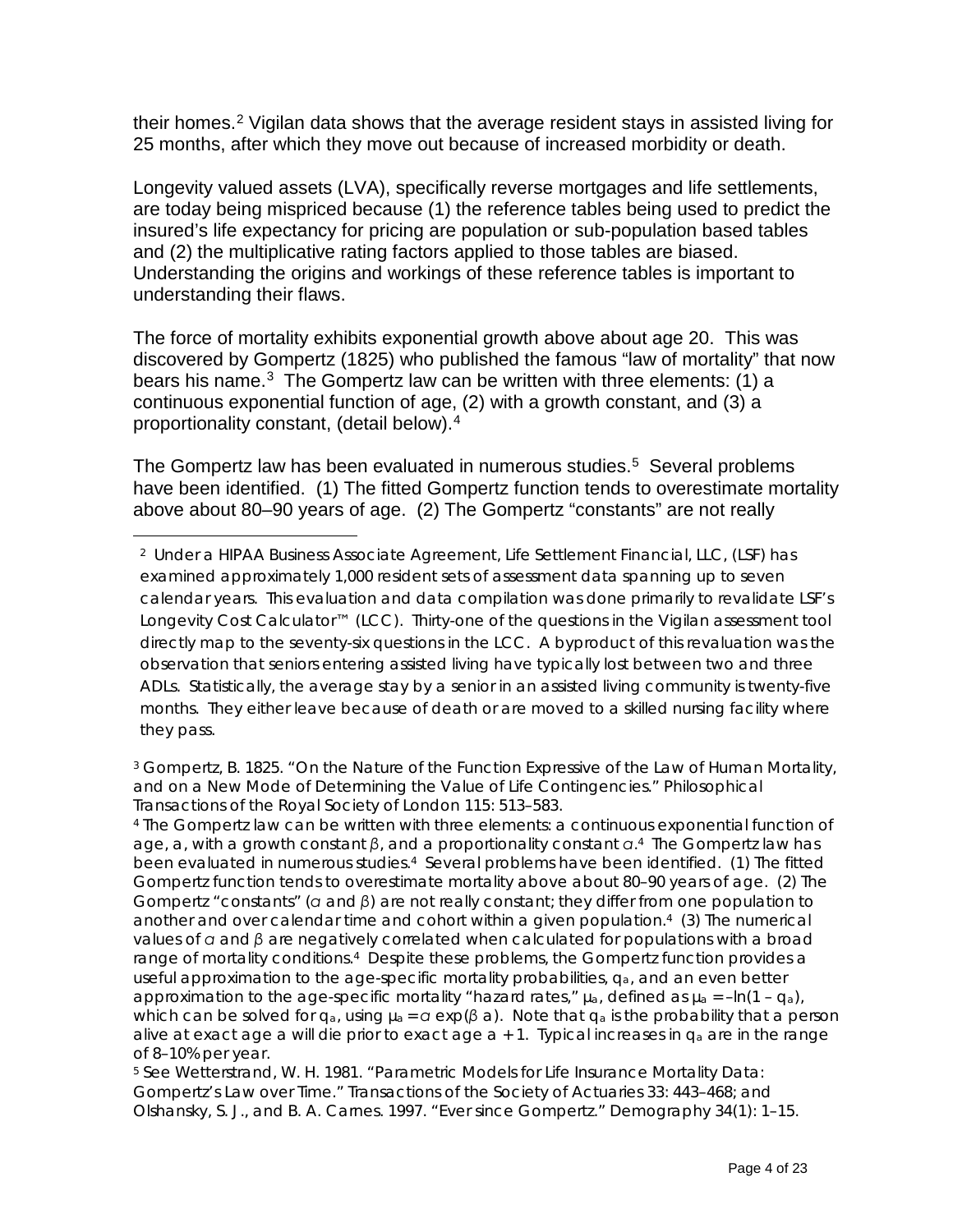constant; they differ from one population to another and over calendar time and cohort within a given population. $6$  (3) The numerical values of two of the constants are negatively correlated when calculated for populations with a broad range of mortality conditions.<sup>7</sup> Despite these problems, the Gompertz function provides a useful approximation to the age-specific mortality probabilities and an even better approximation to the age-specific mortality "hazard rates". The typical annual increase in age specific mortality is in the range of 8–10% per year. All Gompertz functions are proportional to each other. Using the rule of 72, this implies a doubling time of 7.2 – 9 years of individual mortality probability. If the doubling times for individual mortality probability are constant in the range of  $7.2 - 9$  years, then it is reasonable to infer the underlying function is Gompertz. If doubling time is not constant, then the mortality is non-Gompertz, (Figure 1 below). This means the exponential tables use a constant multiplier to increase the probability of death at increased age irrespective of the individual's personal characteristics.

The problem with the multiplicative model is that individual mortality does not appear to follow the Gompertz function, even approximately. $8\,$  $8\,$  If mortality is not proportional to Gompertz, then the multiplicative model is incorrect and should not be relied upon. The Social Security, USDLT and other exponential large population mortality tables are Gompertz.

In 2007 the *North American Actuarial Journal*, after two years of peer review, published a paper by P.J. Eric Stallard, Associate Director, Center for Population Health and Aging, Duke University, entitled *Trajectories of Morbidity, Disability, and Mortality Among the U.S. Elderly Population: Evidence from the 1984-1999 NLTCS*. [9](#page-4-3)[10](#page-4-4) Unlike medical records' only mortality-predictive tools based upon large population reference tables, Stallard's model describes health and the probability of death at the individual level without assuming any specific functional form for the increase of mortality over age or of the ratios of mortality between individuals and the population to which they belong, (e.g. non-Gompertz). Stallard is the 2006 recipient

<span id="page-4-0"></span> <sup>6</sup> *See* Strehler, B. L., and A. S. Mildvan. 1960. "General Theory of Mortality and Aging." Science 132(3418): 14–21; *and* Gavrilov, L. A., and N. S. Gavrilova. 2001. "The Reliability Theory of Aging and Longevity." Journal of Theoretical Biology 213: 527–545. <sup>7</sup> Ibid

<span id="page-4-2"></span><span id="page-4-1"></span><sup>8</sup> *This was first described in* Vaupel, J. W., K. G. Manton, and E. Stallard. "The Impact of Heterogeneity in Individual Frailty on the Dynamics of Mortality." *Demography* 16(3): 439–454, 1979. *Further evidence was provided in* Iachine, I. A., N. V. Holm, J. R. Harris, A. Z. Begun, M. K. Iachina, M. Laitinen, J. Kaprio, and A. I. Yashin. 1998. "How Heritable Is Individual Susceptibility to Death? The Results of an Analysis of Survival Data on Danish, Swedish and Finnish Twins." *Twin Research* 1: 196–205.

<span id="page-4-3"></span><sup>9</sup> Eric Stallard, *Trajectories of Morbidity, Disability, and Mortality Among the U.S. Elderly Population: Evidence from the 1984-1999 NLTCS*.

<span id="page-4-4"></span><sup>10</sup> The above paper was first peer reviewed before presentation at *The Living to 100 and Beyond Symposium* sponsored by the Society of Actuaries, January 12-14, 2005. The conference committee referred the paper for further peer review and consideration for publication in the *North American Actuarial Journal*.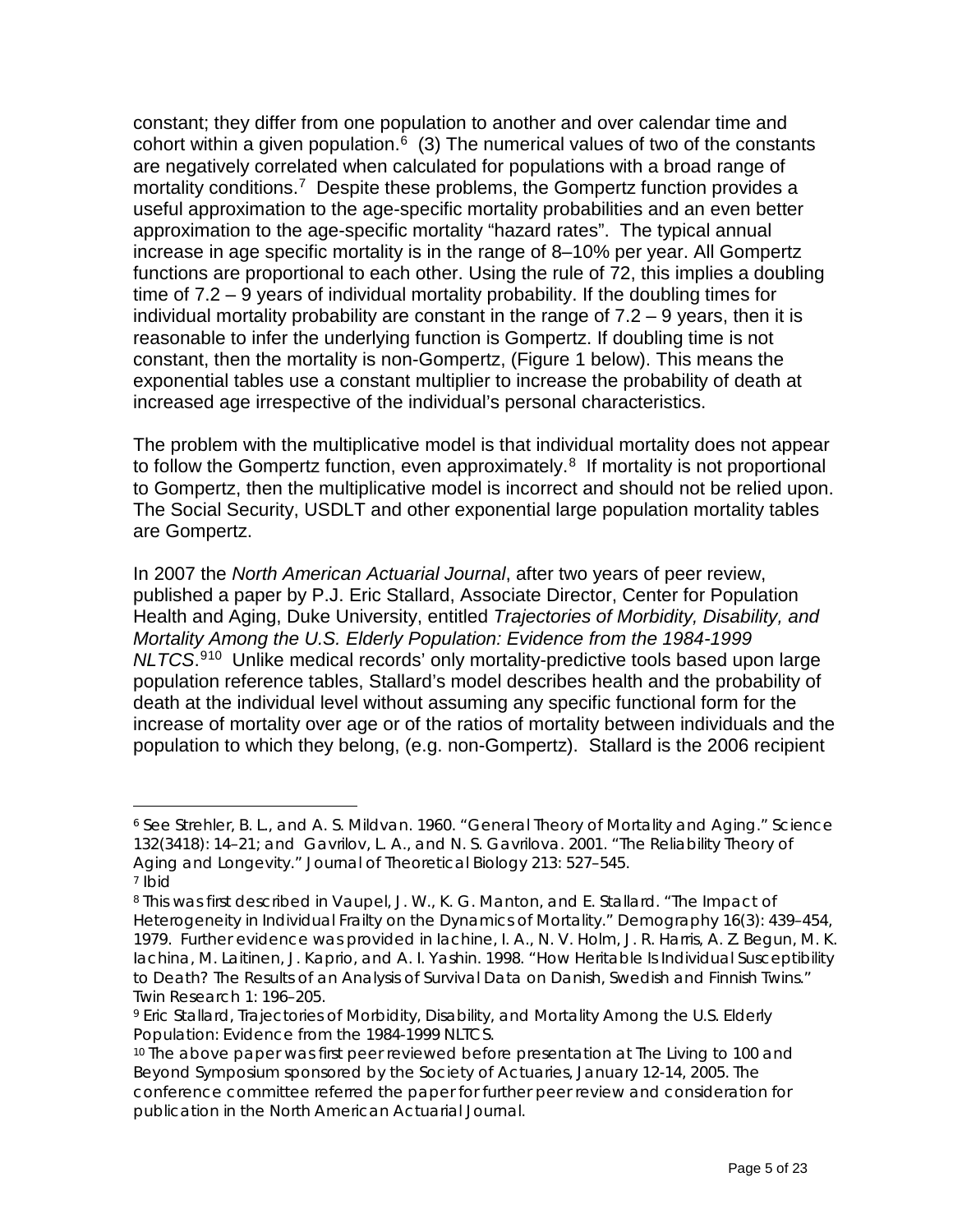of the Edward A. Lew award from the American Society of Actuaries for his work in longevity-specific actuarial modeling.

The results of that analysis were surprising and illuminating. The rates of increase in the mortality probabilities for individuals were both faster and slower than the average rate of increase in the study population, with the slowest rates of increase occurring at the highest mortality levels and the fastest rates at the lowest mortality levels. However, there was substantial heterogeneity in the rates of increase at the lowest mortality levels making it difficult to generalize the pattern of increase for individuals without considering their individual risk profiles.

Simplistically but true, unhealthy people die at a faster rate and healthy people die at a slower rate. Ask any nurse in a senior care community and he or she will tell you that much about the mortality curve of an individual is not contained in their medical records.

Life Settlement Financial owns the commercial rights to this model, now named Longevity Cost Calculator<sup>™</sup> (LCC)<sup>[11](#page-5-0)</sup>. The LCC model clearly shows that impairments in Activities of Daily Living (ADLs), Instrumental Activities of Daily Living (IADLs), range of motion and cognition are greater predictors of morbidity and mortality than are individual or groups of medical conditions or table values. The LCC is the only current predictive model to scientifically do this.

Unlike large population-based mortality tables, the LCC uses a questionnaire assessment model to evaluate the overall health of an individual and predict the degradation of their health. This allows the model to distinguish between when the senior is able to live in the community independently and when they must move out permanently to receive institutional care.

Using linear regression analysis the actual vs expected accuracy of the Longevity Cost Calculator™ model is validated at 96% or greater. This mortality accuracy also applies to the important prediction of how long an individual will remain living in the community before they should move out to an institutional setting. This means that the predicted year-over-year annual mortality has this degree of accuracy. It is interesting to note that when the above 95 predictor variables are Chi-square ranked, not until number 26 of 95 do you find a variable typically found on medical records.<sup>12</sup>

This model has been in use by the Centers for Medicare and Medicaid Services (CMS) and The National Council on the Aging for three years as the Long-Term Care Planning Tool on the Medicare web site. For applications of the tool, see [http://www.medicare.gov/LTCPlanning/Include/DataSection/Questions/SearchCriteria](http://www.medicare.gov/LTCPlanning/Include/DataSection/Questions/SearchCriteria.asp?version=default&browser=Firefox|3|WinXP&language=English&defaultstatus=0&pagelist=Home) [.asp?version=default&browser=Firefox|3|WinXP&language=English&defaultstatus=0](http://www.medicare.gov/LTCPlanning/Include/DataSection/Questions/SearchCriteria.asp?version=default&browser=Firefox|3|WinXP&language=English&defaultstatus=0&pagelist=Home) [&pagelist=Home](http://www.medicare.gov/LTCPlanning/Include/DataSection/Questions/SearchCriteria.asp?version=default&browser=Firefox|3|WinXP&language=English&defaultstatus=0&pagelist=Home) 

<span id="page-5-0"></span> <sup>11</sup> <http://www.lifesettlementfinancial.com/the-longevity-cost-calculator.html>

<span id="page-5-1"></span><sup>12</sup> Eric Stallard, NAAJ paper, Appendix, pages 49-50, NLTCS Variables, Log-Likelihood Values, and Chi-Squared Statistics by Variable, by Sex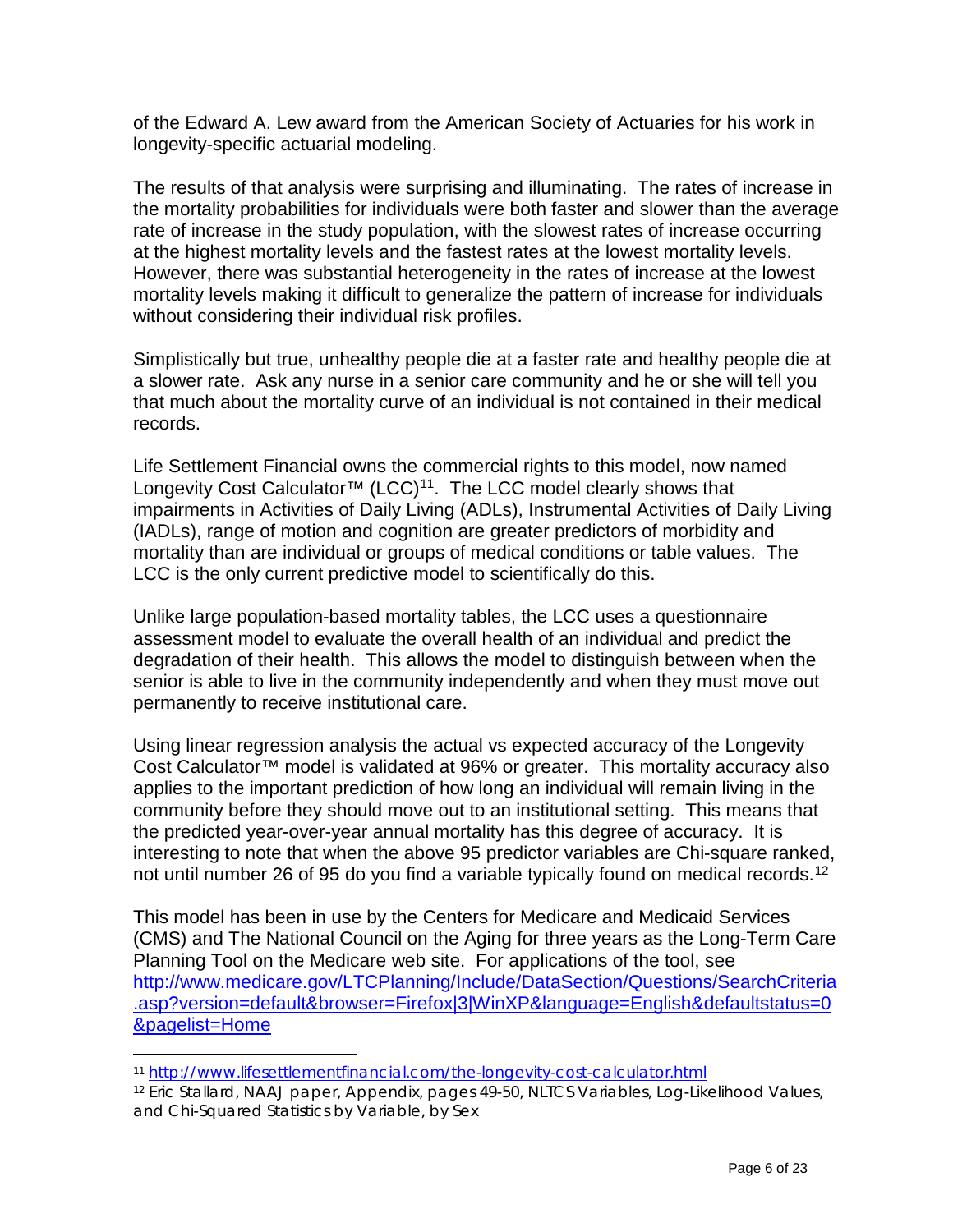For documentation of the methodology, see

[http://www.medicare.gov/LTCPlanning/Static/ProjectedCosts\\_BriefDesc.asp?dest=N](http://www.medicare.gov/LTCPlanning/Static/ProjectedCosts_BriefDesc.asp?dest=NAV|Results|Report|ProjCostsBriefDesc|ProjectedCosts#TabTop) [AV|Results|Report|ProjCostsBriefDesc|ProjectedCosts#TabTop](http://www.medicare.gov/LTCPlanning/Static/ProjectedCosts_BriefDesc.asp?dest=NAV|Results|Report|ProjCostsBriefDesc|ProjectedCosts#TabTop) 

The mortality model has since been independently implemented in the Longevity Cost Calculator and a working web based model is available at [https://www.lifesettlementfinancial.com](https://www.lifesettlementfinancial.com/) .

In addition to proper longevity valuation at the individual loan and portfolio levels, the size of pooled loan portfolios is also important and often misunderstood by investors. Assuming there has been consistent and proper loan underwriting, not until a portfolio contains at least 384 loans can one expect to have an accuracy of +/-10.0% at a 95% probability level.<sup>[13](#page-6-0)</sup> Not until at least 1,537 loans can you expect an accuracy of  $+/-$  5.0% at the same 95% probability level.<sup>[14](#page-6-1)</sup> This means that at a minimum, a reverse mortgage loan portfolio must contain \$100 million of loans. A more appropriate portfolio size would be in excess of \$400 million of loan amount. This dollar size is the reason this author asserts that these portfolios, now or during their life, will be audited under GAAP and may be under the oversight of the Public Company Accounting Oversight Board (PCAOB) because issuers of audited financial statements are holding these portfolios as investments. At the PCAOB's Standing Advisory Group Meeting on October 14-15, 2009, staff called for a standards-setting project to revise its existing standards on auditing fair value measurement.<sup>[15](#page-6-2)</sup>

## **Longevity Cost Calculator™ as a Loan Underwriting and Pricing Tool**

The completed Longevity Cost Calculator™ questionnaire, in addition to providing an LE and move out date, scores each insured using a four level Grade of Measurement (GoM) system. As per the earlier referenced material on the Life Settlement Financial web site, the interrelationship of an insured's ADLs, IADLs and possible cognitive impairment affect those GoM scores and the trajectory of the individual's survival curve used to price a settlement offer. To facilitate the description of the health changes, the model generates time-invariant GoM scores that characterize the predicted health status of each person at the time they are/were in the youngest agegroup in the calibration dataset, which for the current implementation is age-group 65–69.

GoM 1 (also referred to as "Pure Type I" or "Type I", with Roman numerals designating the rank ordering of the states by health status; we use the shorter GoM 1–4 reference throughout this document) refers to the healthiest component of the

<span id="page-6-0"></span> <sup>13</sup> L.H. Longley-Cook. *An Introduction to Credibility Theory*. Casualty Actuarial Society, 1962, p. 9.

<span id="page-6-1"></span><sup>14</sup> L.H. Longley-Cook. *An Introduction to Credibility Theory*. Casualty Actuarial Society, 1962, p. 9.

<span id="page-6-2"></span><sup>15</sup> PCAOB Standing Advisory Group Meeting, October 14-15,2009, Auditing Fair Value Measurements and Using the Work of a Specialist, paper developed by the staff of the Office of the Chief Auditor.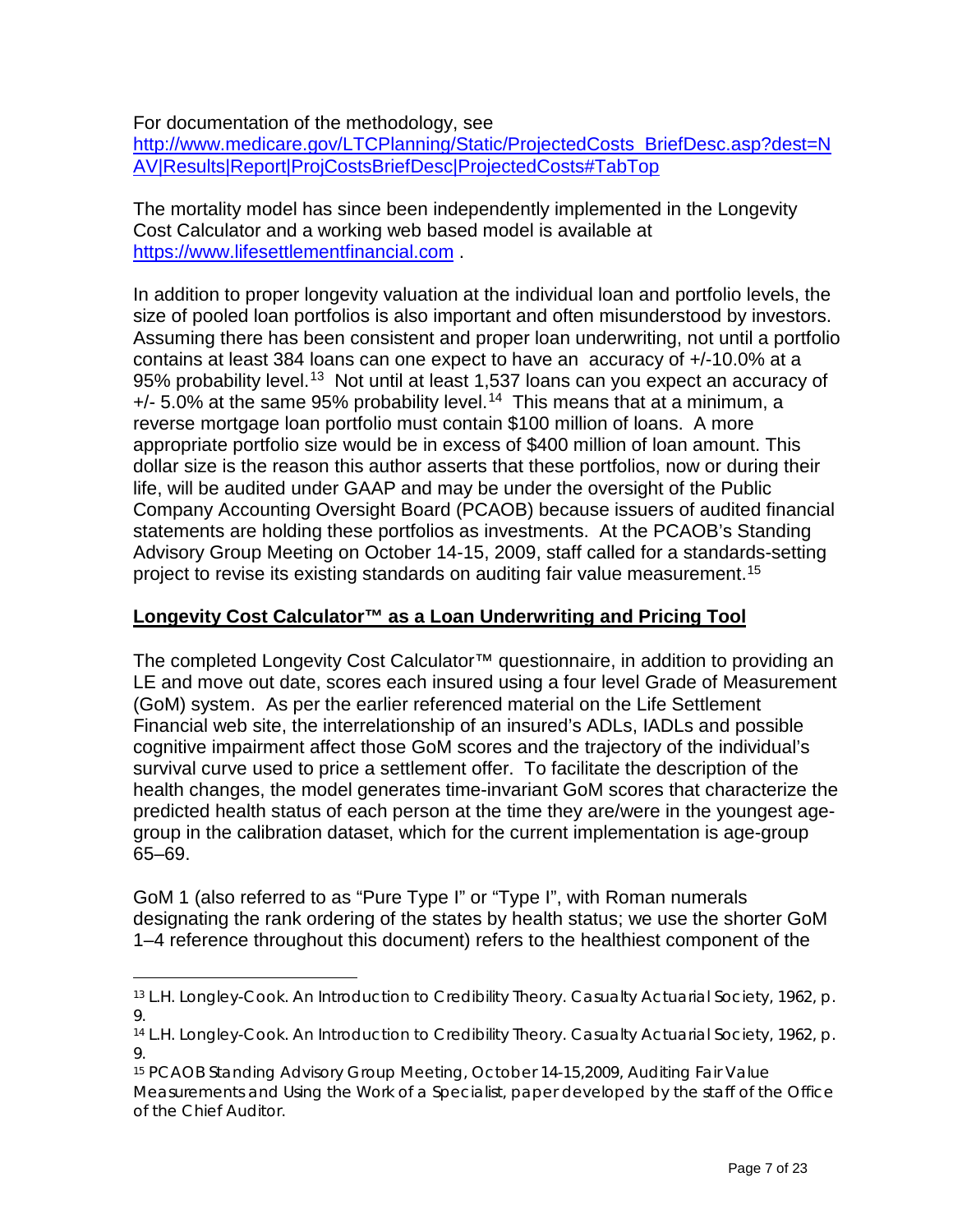population. GoM scores 2–4 captures a range of health problems that occur at different ages, with progressive and graded transitions from GoM 2 to GoM 3 and 4. GoM 2 scores refer to people who have numerous medical problems, but few, if any ADL or other functional problems, or cognitive impairment. Persons with initial strong scores (i.e., close to 1.0, or 100%) on GoM 2 will live longer than traditional LE providers estimate; although this changes at older ages where these persons transition to strong scores on GoM 4. Persons with strong scores on GoM 3 have minor medical problems, but mild/moderate cognitive impairments, usually not indicated in their medical records, although this also changes at older ages where these persons transition to strong scores on GoM 4. Strong scores on GoM 4 identify people who have more serious medical problems, combined with serious ADL and/or cognitive impairments, usually not indicated in their medical records. People with initial strong scores on GoM 3 and GoM 4 will have shorter LE's than those issued by traditional LE underwriters.

Recall that the LE is the area under the relevant survival curve for the person or population for which the LE is being calculated. Thus, differences in LE between persons or groups of persons are best understood by examining the associated survival curves. This is illustrated in the following graph (Fig. 1) which plots the survival curves for males assessed at age 82 (i.e., age at last birthday is 82) for the next 10 years following the assessment, with a separate curve shown for each of the four time-invariant GoM pure types and also for comparison the survival curve from the U.S. Decennial Life Table (USDLT) for 1989-91.



#### **Figure 1**

**Probability of Surviving for Each of 10 Years Following Initial Assessment at Age 82, Males, by Initial Time-Invariant GoM Pure Type and for the U.S. Decennial Life Table for 1989-91**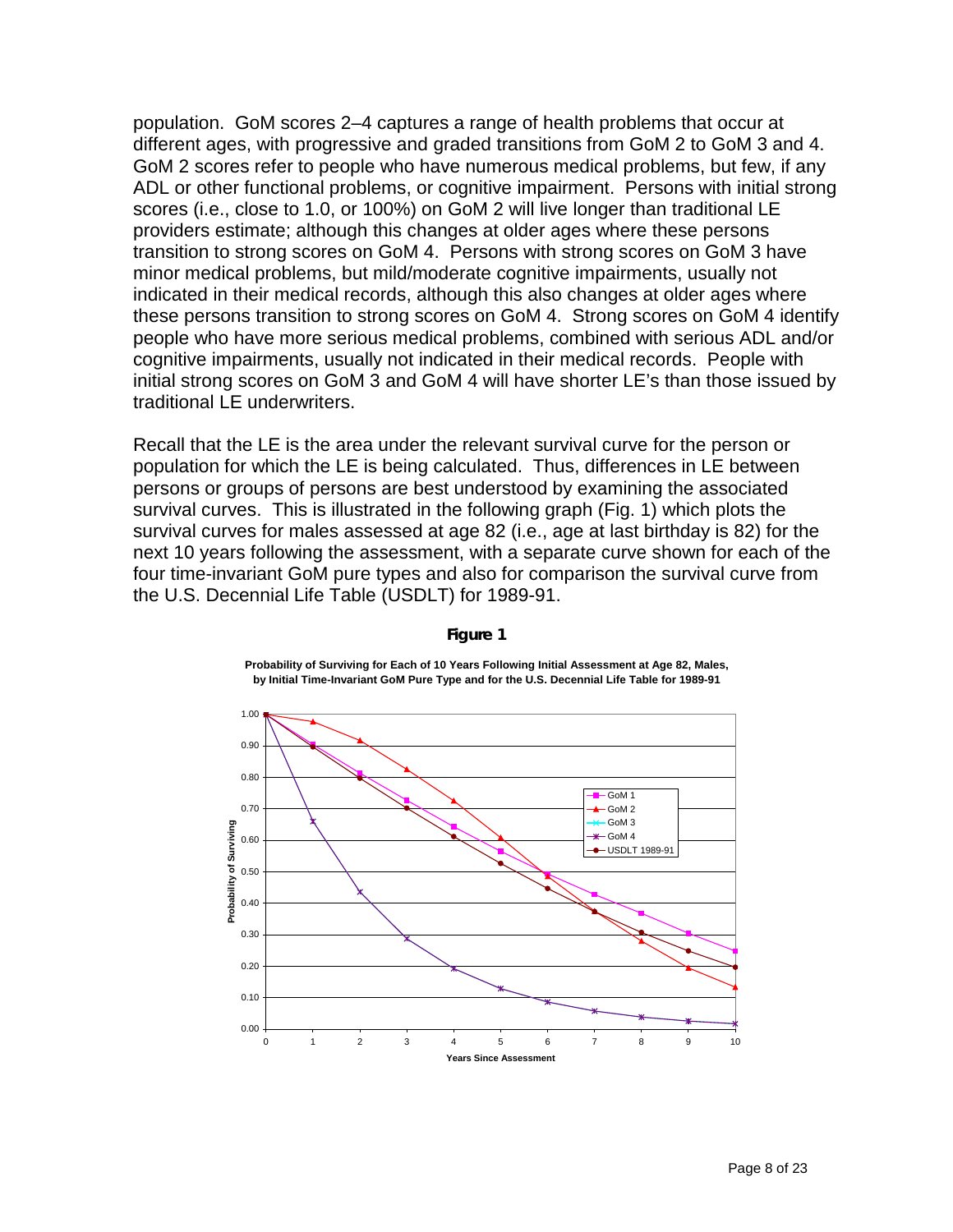According to the USDLT, the male LE at age 82 is 6.2 years. This value is less than the LEs of 6.9 and 6.3 years for GoM 1 and 2, but is substantially higher than the LEs of 2.5 years each for GoM 3 and 4 (the values are the same because an initial GoM 3 "converts" to GoM 4 prior to age 82).

Importantly, given that both the survival curve and its slope are used to price a loan (the former to determine the duration of loan payments, the latter for loan maturity offsets), it is important to accurately estimate these quantities.

On the above graph, you will note that an initial GoM 2 has approximately a 16% greater likelihood of surviving through years 1 through 5 until the lines converge at the year 6, near the 6.2 year LE. On the other hand, an initial GoM 3 or 4 has approximately a 75% lower likelihood of surviving through years 1 through 5, with corresponding reductions for persons who have initial *fractional* scores on GoM 3 or 4, with complementary *fractional* scores on GoM 1 and/or 2. The sum of all fractional scores must equal 1.0 (100%), with the scores for any given individual derived from his/her answers to the 76 questions on the application form.

The corresponding graph (Fig. 2) for females aged 82 years at assessment displays similar patterns, but with a somewhat longer LE, 7.8 years in the USDLT, which is less than the LEs of 9.2 and 8.2 years for GoM 1 and 2, but is substantially higher than the LEs of 3.2 years each for GoM 3 and 4 (as for males, the values are the same because an initial GoM 3 "converts" to GoM 4 prior to age 82).



#### **Figure 2**

**Probability of Surviving for Each of 10 Years Following Initial Assessment at Age 82, Females, by Initial Time-Invariant GoM Pure Type and for the U.S. Decennial Life Table for 1989-91**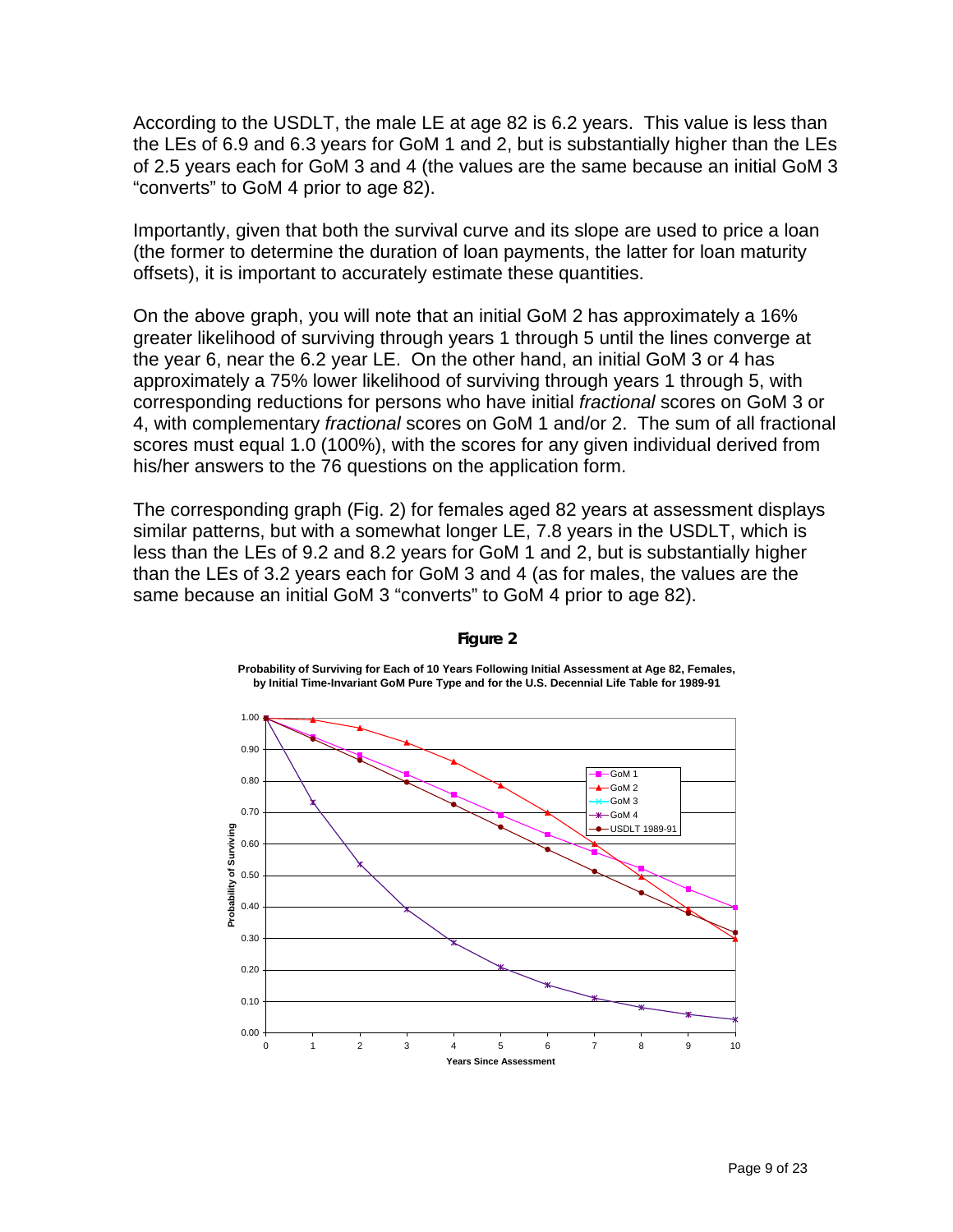For both sexes, the differences in the survival curves and their slopes illustrate the potential for substantial mispricing without this additional knowledge concerning the level and slope of the relevant survival curves. Individual moveout level pricing would correct this problem and accurately match loan payments to the senior's anticipated tenure in their home.

**Longevity Cost Calculator – Actual vs Expected Accuracy:** The Longevity Cost Calculator™ web based model is a validated replication of the original peer reviewed model published in the *North American Actuarial Journal*. The original model was calibrated using 120,832 male person-years of consecutive assessment data and 196,270 female person-years over an 18-year period commencing with the 1984 National Long Term Care Survey. The annual mortality probabilities were based on 20,428 deaths (8,583 males and 11,845 females) among 32,389 participants in the survey (12,974 males and 19,415 females) in the 18-year period.

Below are a table (Table 1) and two graphs (Figs. 3–4) reproduced from the 2007 *NAAJ* paper. Table 1 shows the predicted probability of death within each year contrasted to the observed death of individuals in the assessment population. These are shown in age brackets by the 5-year age groups (age at start of each 1-year follow-up) used for model estimation as well as the total over age of the observed vs predicted mortality for males and females.

| Exposure  | No. of Person-<br>Years at Risk <sup>1</sup> | Annual Probability by Type |         |       |       | Observed    | Predicted   |  |  |  |
|-----------|----------------------------------------------|----------------------------|---------|-------|-------|-------------|-------------|--|--|--|
| Age       |                                              |                            | Ш       | Ш     | IV    | Probability | Probability |  |  |  |
|           | Males                                        |                            |         |       |       |             |             |  |  |  |
| $65 - 69$ | 20,323                                       | 0.000                      | 0.000   | 0.132 | 0.138 | 0.031       | 0.032       |  |  |  |
| $70 - 74$ | 38,255                                       | 0.002                      | 0.005   | 0.194 | 0.246 | 0.043       | 0.044       |  |  |  |
| $75 - 79$ | 31,291                                       | 0.038                      | 0.013   | 0.319 | 0.319 | 0.067       | 0.067       |  |  |  |
| $80 - 84$ | 19,170                                       | 0.095                      | 0.023   | 0.340 | 0.340 | 0.105       | 0.106       |  |  |  |
| $85 - 89$ | 8,117                                        | 0.127                      | 0.202   | 0.330 | 0.330 | 0.154       | 0.155       |  |  |  |
| $90 - 94$ | 2,728                                        | 0.198                      | 0.323   | 0.323 | 0.323 | 0.228       | 0.229       |  |  |  |
| $95 - 99$ | 793                                          | 0.226                      | 0.434   | 0.434 | 0.434 | 0.301       | 0.301       |  |  |  |
| 100-104   | 155                                          | 0.372                      | 0.528   | 0.528 | 0.528 | 0.400       | 0.401       |  |  |  |
| Total     | 120,832                                      | 0.041                      | 0.033   | 0.253 | 0.271 | 0.071       | 0.072       |  |  |  |
|           |                                              |                            | Females |       |       |             |             |  |  |  |
| $65 - 69$ | 25,424                                       | 0.000                      | 0.000   | 0.081 | 0.140 | 0.017       | 0.017       |  |  |  |
| $70 - 74$ | 52,008                                       | 0.001                      | 0.003   | 0.108 | 0.223 | 0.027       | 0.027       |  |  |  |
| $75 - 79$ | 48,498                                       | 0.018                      | 0.003   | 0.249 | 0.249 | 0.043       | 0.043       |  |  |  |
| $80 - 84$ | 35,563                                       | 0.059                      | 0.005   | 0.267 | 0.267 | 0.070       | 0.070       |  |  |  |
| $85 - 89$ | 20,404                                       | 0.089                      | 0.110   | 0.271 | 0.271 | 0.115       | 0.115       |  |  |  |
| $90 - 94$ | 9,577                                        | 0.127                      | 0.272   | 0.272 | 0.272 | 0.183       | 0.184       |  |  |  |
| $95 - 99$ | 3,804                                        | 0.168                      | 0.388   | 0.388 | 0.388 | 0.264       | 0.264       |  |  |  |
| 100-104   | 992                                          | 0.274                      | 0.499   | 0.499 | 0.499 | 0.325       | 0.324       |  |  |  |
| Total     | 196,270                                      | 0.036                      | 0.037   | 0.201 | 0.239 | 0.060       | 0.061       |  |  |  |

**Table 1**Probabilities of Death within One Year in Four Pure-Type GoM Model, Adjusted for Declines in Vitality, by Sex and Attained Age at Time of Exposure

Includes up to four observations per respondent; excludes respondents aged 65–69 in 1999.

Source: Author's calculations based on data from the NLTCS.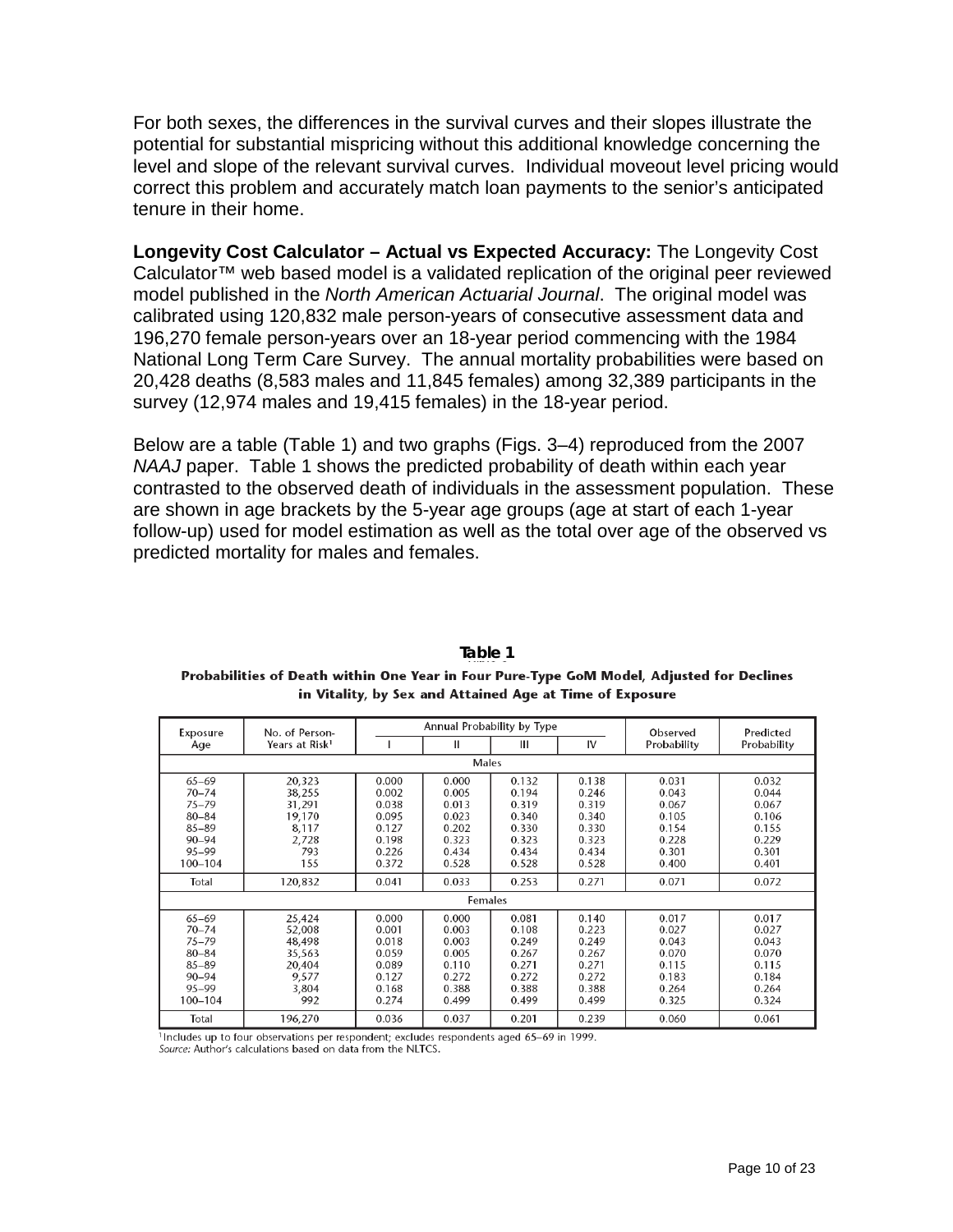The differences between the observed and predicted age-specific death probabilities are very small and are statistically nonsignificant, with chi-squared values of 1.36 and 0.29, respectively, each with 6 d.f. (reference values are 12.59 and 16.81 at the conventional 5% and 1% significance levels). The graphs show the same data but add the corresponding death probabilities from the U.S. Decennial Life Table (USDLT) for 1989-91.



**Figure 3** Probability of Death within One Year, Males

**Figure 4**Probability of Death within One Year, Females

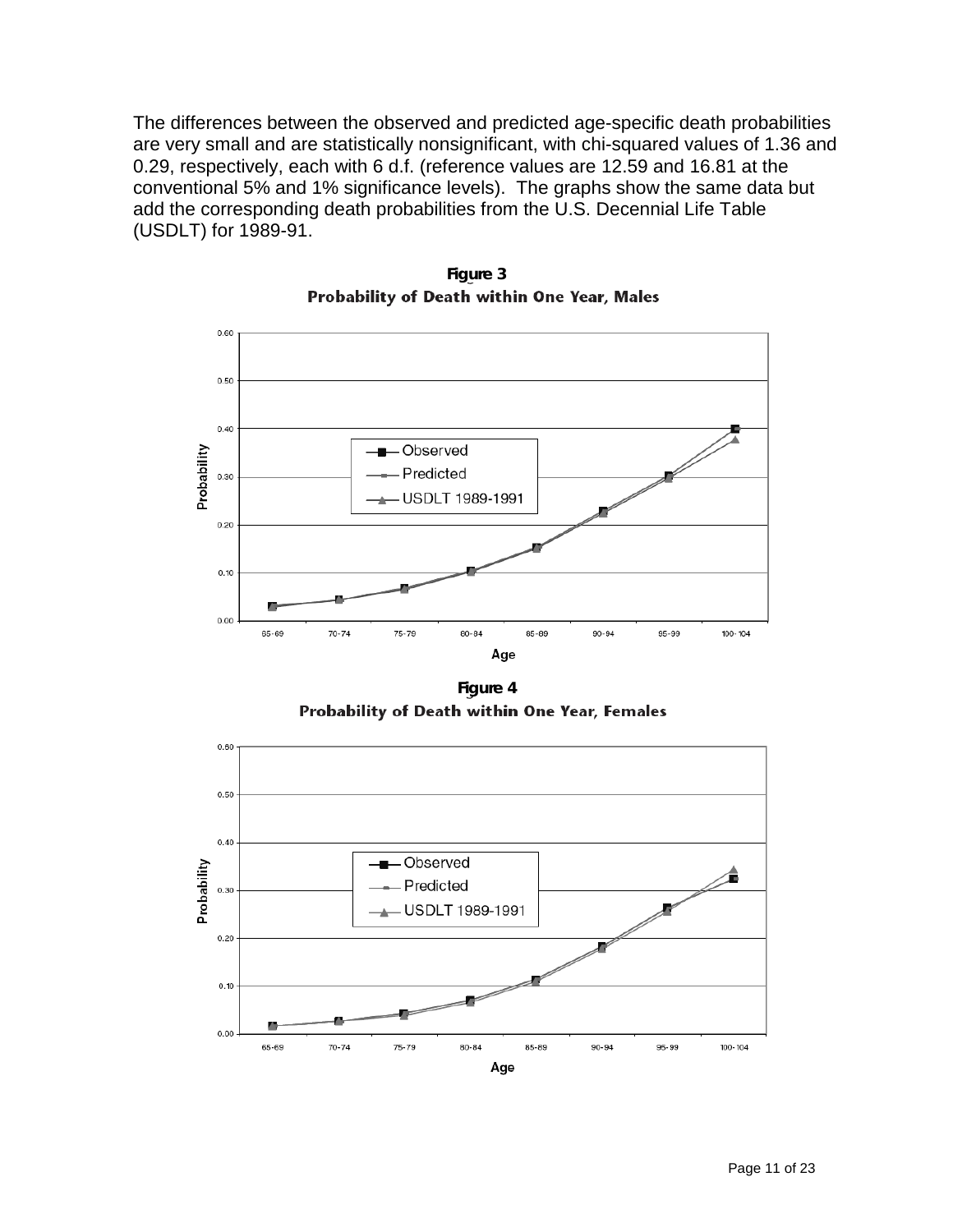Below we attempt to translate these values into the numbers presented by commercial LE providers who represent that they are accurate 86% to 96% of the time. They do not provide nor publish the basis for their estimates. Hence, we cannot be certain that our measures of accuracy are fully comparable with theirs.

To begin consideration of measures of accuracy, it is useful to consider the random statistical fluctuations that are expected from estimates based on the different numbers of events likely to be observed in different sized samples, assuming fixed underlying event rates. The table below shows the minimum number of expected events needed to cap the maximum relative error (e.g., [observed number of deaths minus expected number of deaths]  $\div$  [expected number of deaths]) with one of three levels of confidence.

|                                                         | Probability of Observed Count Falling Within the<br>Acceptable Range |       |        |  |  |  |
|---------------------------------------------------------|----------------------------------------------------------------------|-------|--------|--|--|--|
| Maximum Acceptable Departure<br>from the Expected Count | 90%                                                                  | 95%   | 99%    |  |  |  |
|                                                         | Minimum Required Expected Count                                      |       |        |  |  |  |
| $+/-2.5%$                                               | 4,329                                                                | 6,146 | 10,616 |  |  |  |
| $+/-5.0%$                                               | 1,082                                                                | 1,537 | 2,654  |  |  |  |
| $+/-7.5%$                                               | 481                                                                  | 683   | 1,180  |  |  |  |
| $+/-10%$                                                | 271                                                                  | 384   | 663    |  |  |  |
| $+/-20%$                                                | 68                                                                   | 96    | 166    |  |  |  |
| $+/-30%$                                                | 30                                                                   | 43    | 74     |  |  |  |
| $+/-40%$                                                | 17                                                                   | 24    | 41     |  |  |  |
| $+/-50%$                                                | 11                                                                   | 15    | 27     |  |  |  |

#### **Table 2 Credibility and Event Counts**

Source: Based on Longley-Cook (1962).

To be 99% confident that the maximum relative error is less than 2.5%, the sample size needs to be large enough to produce 10,616 deaths (in bold in the table). The annual mortality probabilities in the *NAAJ* analysis were based on 20,428 deaths (8,583 males and 11,845 females), indicating that the total rates are very stable but the stratifications by age and other variables may be affected by random statistical fluctuations. To be 90% confident that the maximum relative error is less than 5%, the sample size needs to be large enough to produce 1,082 deaths, which is the standard size used for full credibility in the actuarial literature. To be 95% confident that the maximum relative error is less than 20%, the sample size needs to be large enough to produce 96 deaths, which rounds to about 100. To be 90% confident that the maximum relative error is less than 50%, the sample size needs to be large enough to produce 11 deaths, which rounds to about 10. Thus, as the expected number of deaths falls from 10,000 to 1,000 to 100 to 10, the relative error increases from about 2.5% to 50%.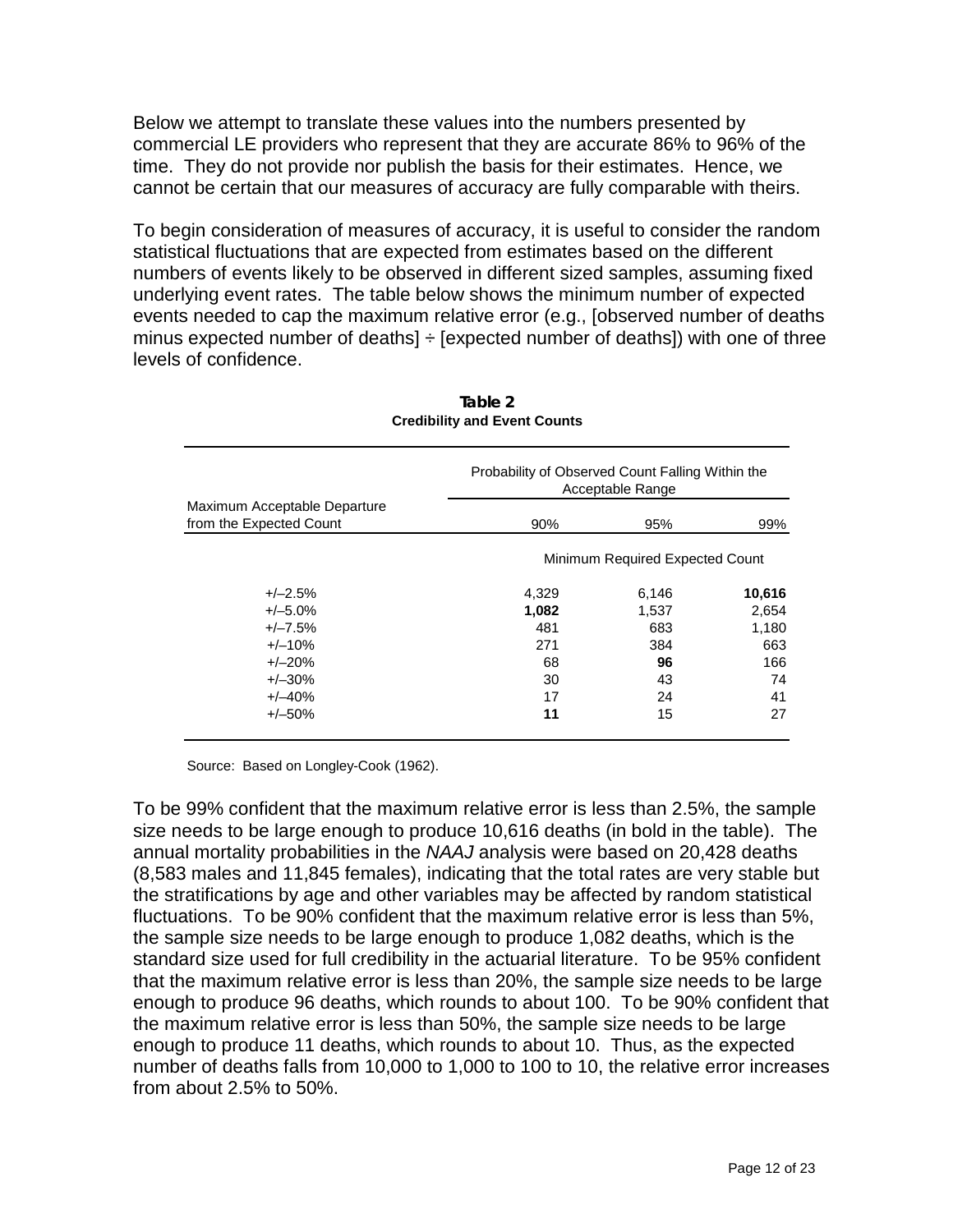Practical considerations often dictate sample sizes less than that needed for full actuarial credibility. Table 2 indicates that sample sizes of 271 and 384 can yield relative errors of ±10% at the 90% and 95% confidence levels, respectively.

Random statistical fluctuations are inherently unpredictable. Hence, our measures of accuracy must focus on our ability to generate accurate values for the expected number of deaths among any selected set of insured lives.

The tables and graphs from the *NAAJ* paper (Table 1; Figs. 3–4) show that this can be done for groups of insured lives when the groups are defined on the basis of age and sex.

The next two graphs (Figs. 5–6) show the performance of the model when the NLTCS mortality-exposure data are grouped into 10 categories according to the predicted probability of death, based on the use of fixed cutpoints at multiples of .05 (5%), separately for males and females. Chi-squared statistical tests of fit of the models are presented separately in Tables 3–4.



**Figure 5**

**Observed and Predicted Probabilities of Death, Males, by Predicted-Probability Class**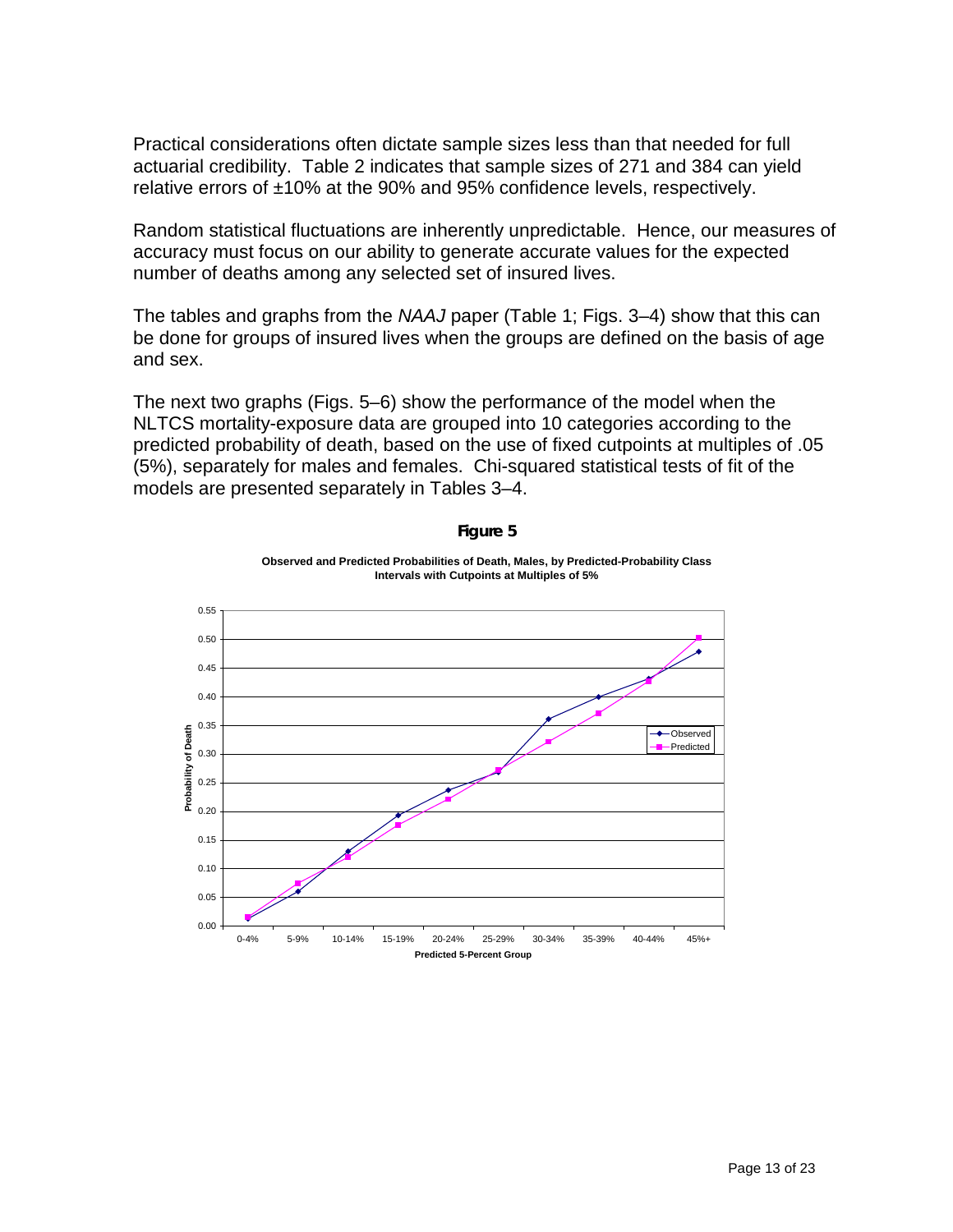#### **Figure 6**



**Observed and Predicted Probabilities of Death, Females, by Predicted-Probability Class Intervals with Cutpoints at Multiples of 5%**

Visually, one can see that the observed probabilities increase across the 10 categories for both sexes, except for category 9 for females. However, the chisquare test of the deviation for that one point indicates that the difference is statistically nonsignificant, with a chi-squared value of 3.44 with 1 df (Table 4; reference values are 3.84 and 6.63 at the conventional 5% and 1% significance levels).

|            | Number of   |           |           |             |             | Hosmer-  |
|------------|-------------|-----------|-----------|-------------|-------------|----------|
|            | Person-     | Observed  | Expected  |             |             | Lemeshow |
| Percentage | Years at    | Number of | Number of | Observed    | Predicted   | Chi-     |
| Group      | <b>Risk</b> | Deaths    | Deaths    | Probability | Probability | Squared  |
| $0 - 4%$   | 61,463      | 801       | 981       | 0.013       | 0.016       | 33.60    |
| 5-9%       | 23,256      | 1.407     | 1.747     | 0.061       | 0.075       | 71.73    |
| 10-14%     | 20,100      | 2.622     | 2.420     | 0.130       | 0.120       | 19.20    |
| 15-19%     | 7.705       | 1.490     | 1.363     | 0.193       | 0.177       | 14.29    |
| 20-24%     | 4,557       | 1,082     | 1,011     | 0.237       | 0.222       | 6.44     |
| 25-29%     | 2.095       | 563       | 571       | 0.269       | 0.273       | 0.16     |
| 30-34%     | 1,361       | 492       | 438       | 0.361       | 0.322       | 9.73     |
| 35-39%     | 115         | 46        | 43        | 0.400       | 0.372       | 0.39     |
| 40-44%     | 132         | 57        | 56        | 0.432       | 0.428       | 0.01     |
| $45%+$     | 48          | 23        | 24        | 0.479       | 0.504       | 0.11     |
| Total      | 120.832     | 8,583     | 8,655     | 0.071       | 0.072       | 155.65   |

**Table 3 Observed and Predicted Probabilities of Death, Males, by Predicted-Probability Class Intervals with Cutpoints at Multiples of 5%**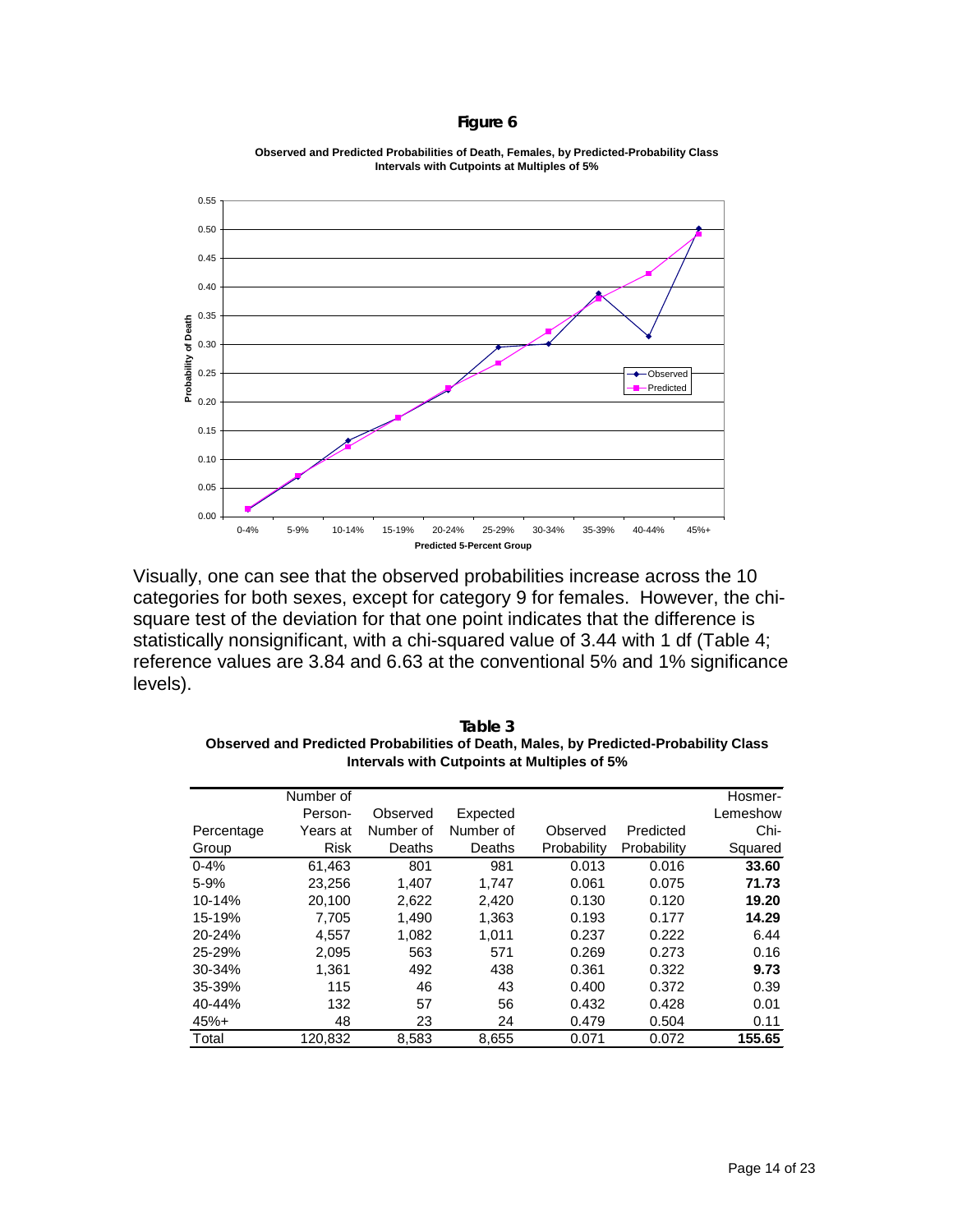|            | Number of   |           |           |             |             | Hosmer-  |
|------------|-------------|-----------|-----------|-------------|-------------|----------|
|            | Person-     | Observed  | Expected  |             |             | Lemeshow |
| Percentage | Years at    | Number of | Number of | Observed    | Predicted   | Chi-     |
| Group      | <b>Risk</b> | Deaths    | Deaths    | Probability | Probability | Squared  |
| $0 - 4%$   | 111,425     | 1.434     | 1.614     | 0.013       | 0.014       | 20.33    |
| $5 - 9%$   | 44.837      | 3.124     | 3,239     | 0.070       | 0.072       | 4.42     |
| 10-14%     | 18.004      | 2,396     | 2,202     | 0.133       | 0.122       | 19.46    |
| 15-19%     | 10.245      | 1.770     | 1.770     | 0.173       | 0.173       | 0.00     |
| 20-24%     | 6,536       | 1,443     | 1,465     | 0.221       | 0.224       | 0.43     |
| 25-29%     | 3.413       | 1.009     | 915       | 0.296       | 0.268       | 13.17    |
| $30 - 34%$ | 617         | 186       | 199       | 0.301       | 0.323       | 1.32     |
| 35-39%     | 914         | 356       | 347       | 0.389       | 0.380       | 0.35     |
| 40-44%     | 70          | 22        | 30        | 0.314       | 0.424       | 3.44     |
| $45%+$     | 209         | 105       | 103       | 0.502       | 0.493       | 0.08     |
| Total      | 196,270     | 11,845    | 11,885    | 0.060       | 0.061       | 62.99    |

**Table 4 Observed and Predicted Probabilities of Death, Females, by Predicted-Probability Class Intervals with Cutpoints at Multiples of 5%**

The Hosmer-Lemeshow chi-squared test produces statistically significant total chisquared values of 155.65 and 62.99, respectively, for males and females, each with 8 d.f. (reference values are 15.51 and 20.09 at the conventional 5% and 1% significance levels).

Several comments are in order:

- 1. The tests indicate that the models displayed in Figures 5 and 6 do *not* fit the data. This means that at least some of the deviations of the observed from predicted numbers of deaths are larger than expected by chance.
- 2. These are identified by the boldface font in the rightmost columns of Tables 3 and 4 using a cutpoint equal to the critical value of 6.63 using the conventional 1% significance level.
- 3. For males, the five significant deviations are for the four lowest probability groups 0–19% and 30–34%; for females, the three significant deviations are for the 0– 4%, 10–14%, and 25–29% probability groups.
- 4. The expected counts for the eight groups with significant deviations ranged from 438 to 2,420, and five of the eight exceed the 1,082 cutpoint for highly credible data in Table 2.

We conclude that there are factors operating in these data that are not represented in our model. This should not be surprising given that our model uses four GoM scores to summarize data on the full set of 76 questions concerning medical conditions, activities of daily living (ADLs), cognitive and behavioral impairments. Moreover, there may be other influential factors not included in our set of 76 questions. Given a sufficiently large sample one would expect to identify significant deviations from *any model* using the statistical procedures described above.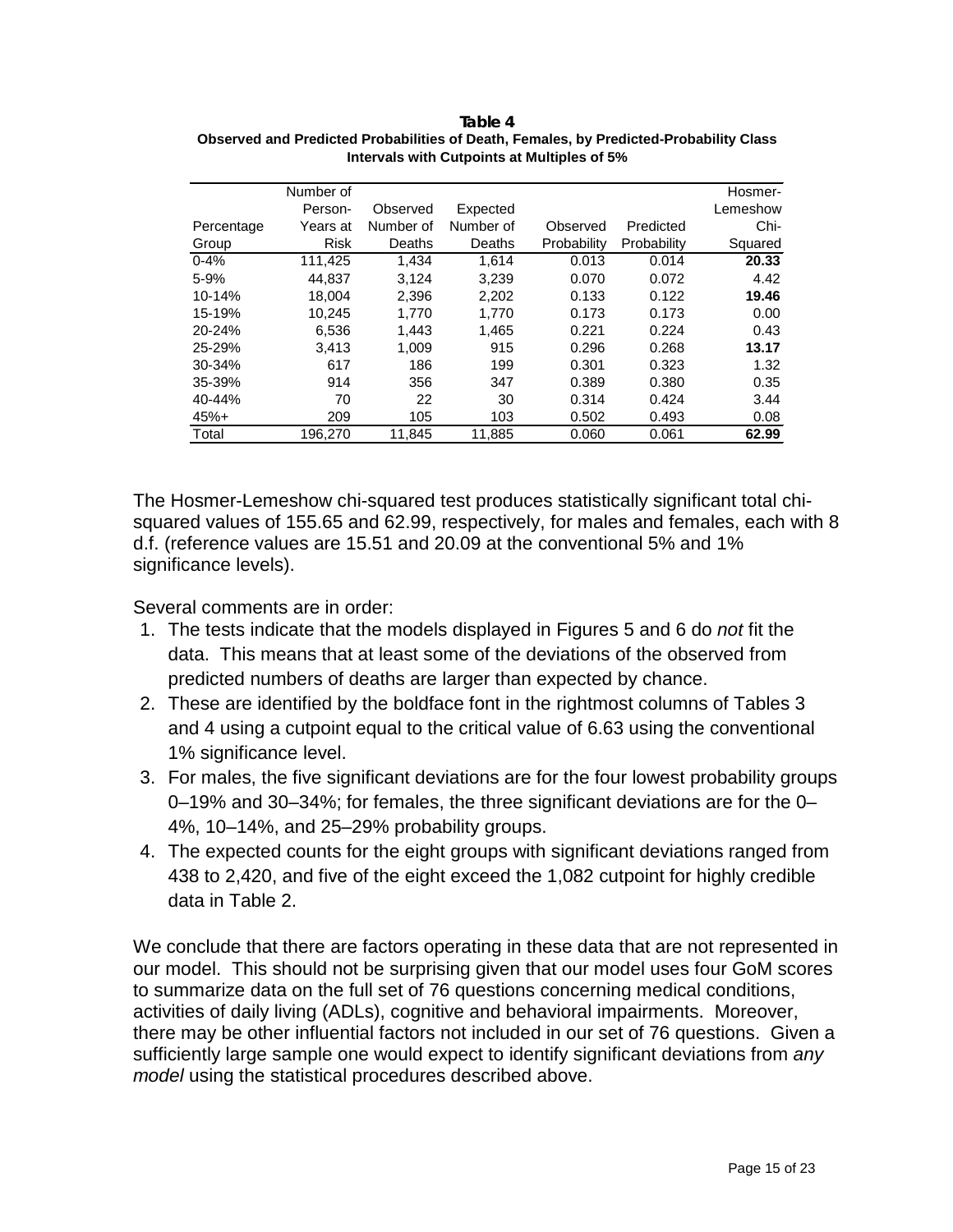Two additional comments provide additional perspective:

- 1. Only two groups had significant deviations for both sexes: the 0–4% and 10–14% probability groups. This suggests that the deviations from the models are not predictable.
- 2. Nonrandom deviations in the LCC models can be tolerated if they are sufficiently small, relative to the errors that would occur in the absence of the LCC models.

To quantify the size of the nonrandom deviations, Stallard applied linear regression analysis with the observed probabilities regressed on the predicted probabilities, as shown in Tables 3 and 4, obtaining R-squared values of 0.985 and 0.942, respectively.

The average of these two R-squared values is 0.964 which may be interpreted as a measure of the accuracy of the LCC models: 96.4% of the variance of the observed probabilities is accounted for by the expected probabilities produced by the LCC models. The remaining 3.6% of the variance constitutes a tolerable level of nonrandom deviations in the LCC models.

We considered the possibility that the linear regression analysis may not fully represent the impact of small deviations at the lower probability levels in Tables 3 and 4. This was motivated in part by the chi-squared tests which indicated that most of these deviations were statistically significant. To deal with this issue, we generated a second set of regressions with the logarithms of the observed probabilities regressed on the logarithms of the predicted probabilities, obtaining R-squared values of 0.994 and 0.989, respectively.

The average of these two R-squared values is 0.991 which may be interpreted as an alternative measure of the accuracy of the LCC models: 99.1% of the variance of the logarithm of the observed probabilities is accounted for by the logarithm of the expected probabilities produced by the LCC models. The remaining 0.9% of the variance constitutes an even more tolerable level of nonrandom deviations in the LCC models.

Two additional questions are important to our assessment of the accuracy of the model.

The first question is whether the GoM scores add any significant information beyond the information already available using the age-specific mortality probabilities displayed in Figures 3–4; and if so, how much? This question can be directly addressed using the log–likelihood-ratios for the four sex-specific models listed in Table 5 to generate the corresponding AIC and BIC statistics typically used for model assessment.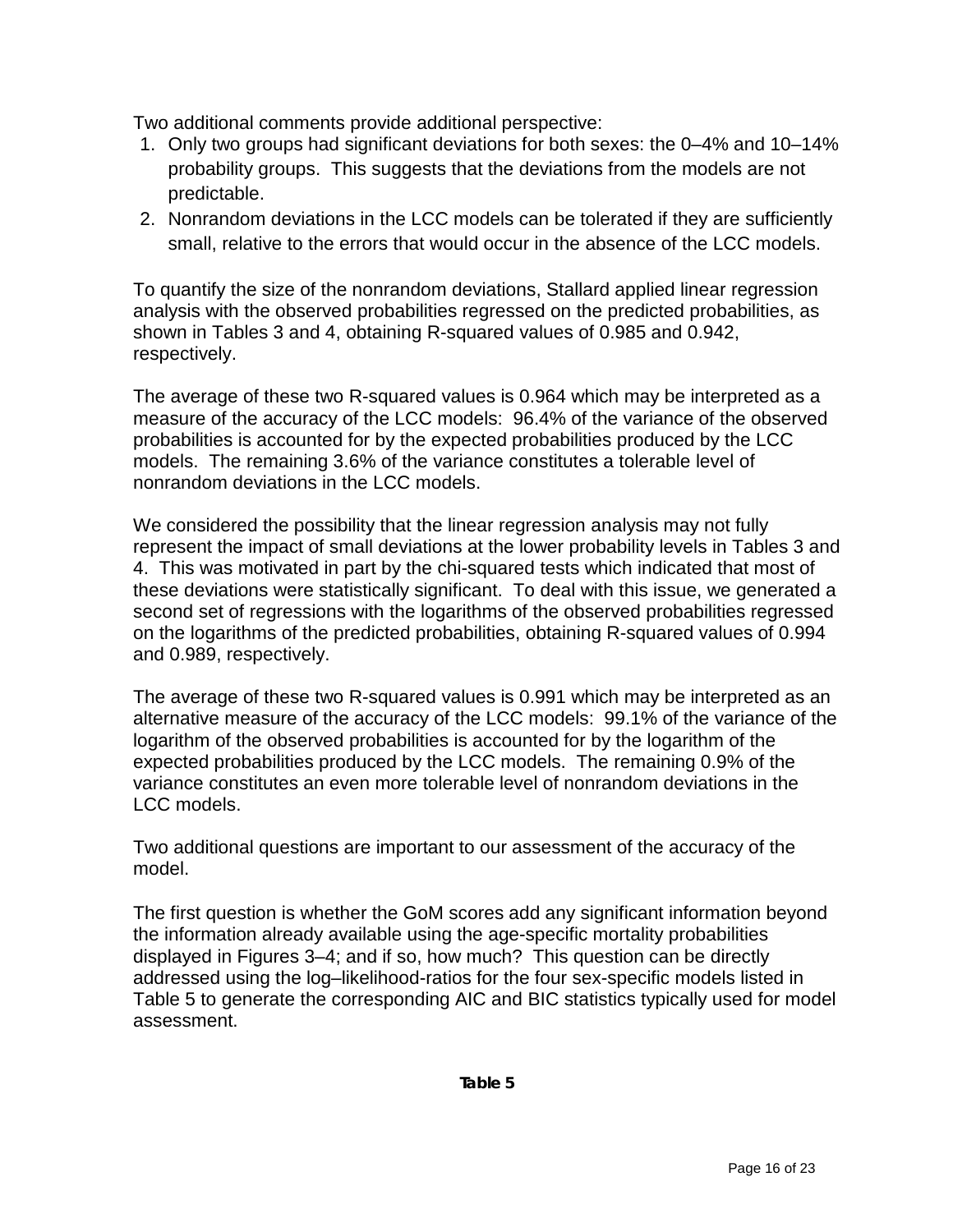|                                       | Log-<br>Likelihood-<br>Ratio | d.f. | <b>AIC</b>   | <b>BIC</b>   | <b>AAIC</b> | <b>ABIC</b> |
|---------------------------------------|------------------------------|------|--------------|--------------|-------------|-------------|
| # Model Description                   |                              |      |              |              |             |             |
|                                       | <b>Males</b>                 |      |              |              |             |             |
| 1 Constant Probability                | 0.00                         |      | 2.00         | 9.06         | 10,878.66   | 10,659.87   |
| 2 Age-Specific Probabilities (no GoM) | 1.632.10                     | 8    | $-3.248.19$  | $-3.191.73$  | 7.628.46    | 7,459.08    |
| 3 GoM-Specific Probabilities (no Age) | 5.278.87                     | 4    | $-10.549.75$ | $-10.521.52$ | 326.91      | 129.30      |
| 4 Age&GoM-Specific Probabilities      | 5.470.33                     | 32   | $-10.876.66$ | $-10.650.82$ | 0.00        | 0.00        |
|                                       | <b>Females</b>               |      |              |              |             |             |
| 1 Constant Probability                | 0.00                         |      | 2.00         | 9.38         | 16.276.04   | 16.047.27   |
| 2 Age-Specific Probabilities (no GoM) | 3.776.30                     | 8    | $-7.536.59$  | -7.477.56    | 8.737.45    | 8,560.34    |
| 3 GoM-Specific Probabilities (no Age) | 7,873.29                     | 4    | $-15.738.58$ | $-15.709.06$ | 535.46      | 328.83      |
| 4 Age&GoM-Specific Probabilities      | 8,169.02                     | 32   | $-16,274.04$ | $-16,037.89$ | 0.00        | 0.00        |

Model 1 is the simplest model. It assumes that the sex-specific mortality probability is constant over age and GoM scores. Model 2 assumes that the sex-specific mortality probabilities increase over age but not over GoM scores, following the observed values displayed in Figures 3–4. Model 3 assumes that the sex-specific mortality probabilities increase over GoM scores but not over age, following the values displayed in the Totals row of Table 7 of the *NAAJ* paper. Model 4 assumes that the sex-specific mortality probabilities increase over GoM scores and over age, following the values displayed in the age-specific rows of Table 7 of the *NAAJ* paper.

The log–likelihood-ratios were generated as the difference in the value of the log– likelihood for each model and the log–likelihood for Model 1. The degrees of freedom (d.f.) were defined as the number of parameters in each model. The AIC (Akaike Information Criterion) was calculated as the log–likelihood-ratio plus 2 times the d.f. The BIC (Bayesian Information Criterion) was calculated as the log–likelihood-ratio plus the product of the d.f and the logarithm of the number of deaths. The best model is the one that has the minimum value of AIC or BIC (indicated with boldface font in Table 5); the relative performance of each model is assessed by the difference between its value of AIC or BIC and the minimum value of these statistics (labeled ΔAIC or ΔBIC in Table 5). Differences of 10 or more points are regarded as strong evidence in support of the model with the lower AIC or BIC value.

For both sexes and both criteria, Model 4 is overwhelmingly selected as the best model.

To determine whether the GoM scores add significant information beyond the information already available using the age-specific mortality probabilities, we need to compare the value of ΔAIC or ΔBIC for Model 2 with the reference value of 10. For both sexes and both criteria the values exceed the reference values by a factor of 746–874, indicating that the additional information provided by the GoM scores is huge.

Comparison of Models 2 and 3 provide additional confirmation of the power of the GoM model. The ΔAIC and ΔBIC for Model 2 are each about 30.0% smaller than the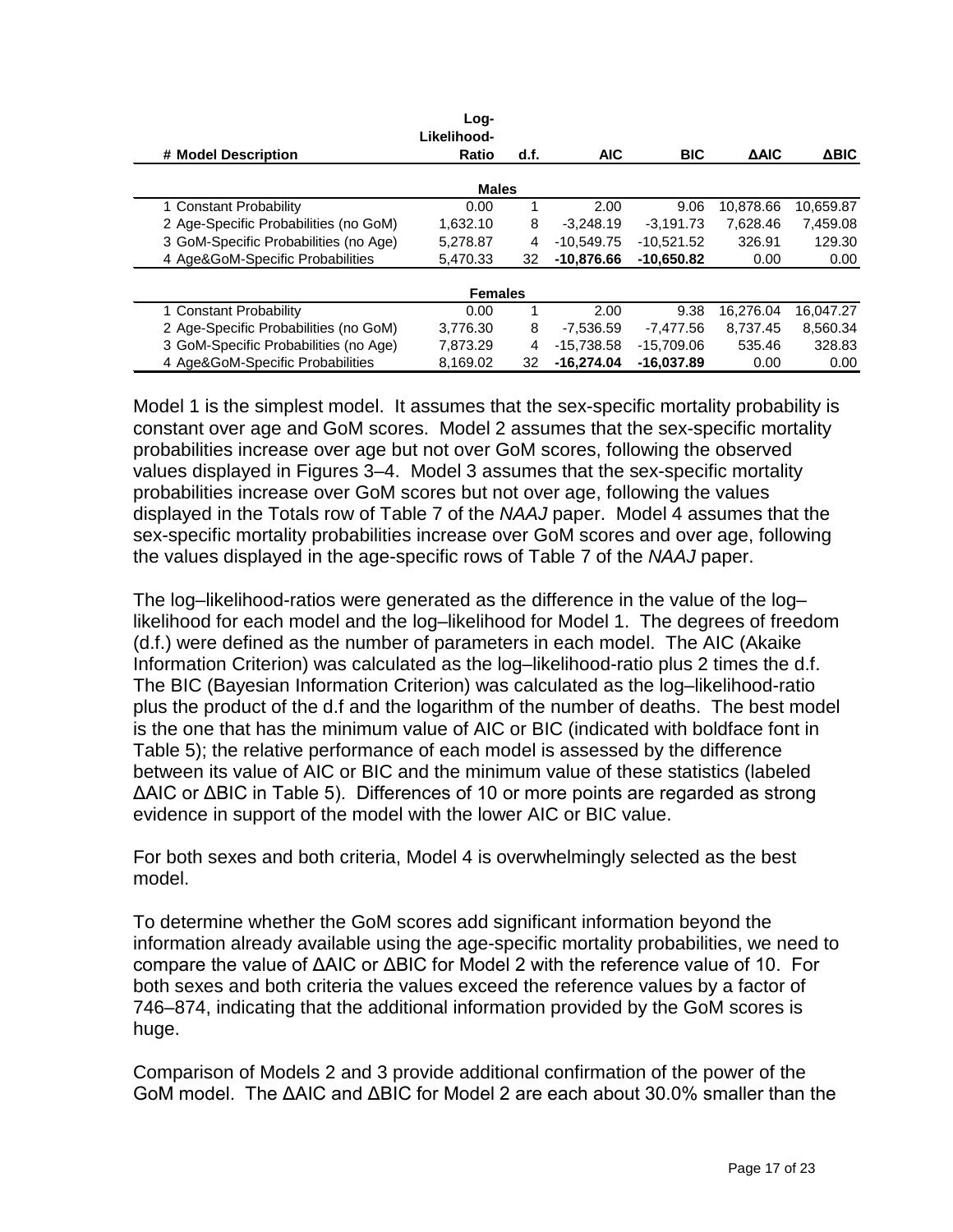corresponding value for Model 1 for males and about 46.5% smaller for females. The ΔAIC and ΔBIC for Model 3 are each about 97.0% smaller than the corresponding value for Model 1 for males and 95.0% smaller for females. This means that if one were forced to choose between Models 2 and 3, then Model 3 would be selected as the better model and that the improvement offered by Model 3 would be huge. Model 3 would offer 95–97% of the improvement over Model 1 that could ultimately be obtained using Model 4. This would be far in excess of the 30–46% improvement offered by Model 2.

The second question is whether the excellent calibration displayed in Figures 5 and 6 continues when the predictions are stratified by age-groups. The results of this stratification are displayed in Figures 7 and 8 for males and females aged 65–99 years old. The death counts for males at age 100+ fell below the standard CMS cutoff of 11 events and hence were suppressed.

For comparability, females were restricted to the same age range. The aberrant point in Figure 6 for the 40–44% group turned out to be solely for females aged 100+ which meant that this point was excluded from Figure 8.

The labeling of the groups (Pct.Age) in Figures 7 and 8 combines the lower bounds of the 5-Percent labels in Figures 5 and 6 with the lower bounds of the age-groups in Figures 3 and 4. Thus, 0.65 identifies persons aged 65–69 years with predicted probabilities in the range 0–4%; similarly 35.95 identifies persons aged 95–99 years with predicted probabilities in the range 35–39%. The groups are ordered by increasing predicted probabilities, and within each probability group, by increasing age.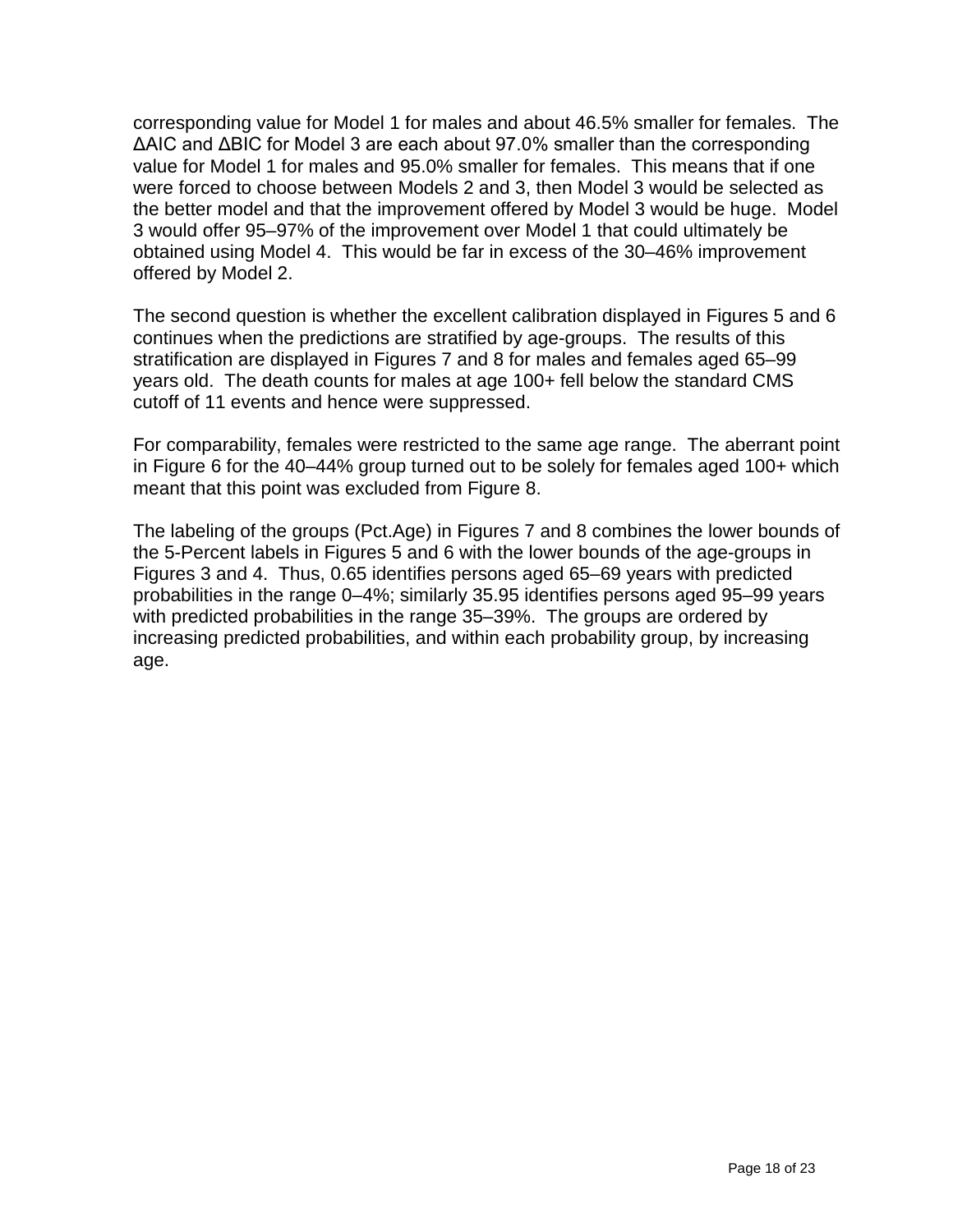| αu<br>Ιr |  |
|----------|--|
|----------|--|



**Observed and Predicted Probabilities of Death, Males Aged 65-99, by Percent Class Intervals and 5-Year Age Group**

**Figure 8**

**Observed and Predicted Probabilities of Death, Females Aged 65-99, by Percent Class Intervals and 5-Year Age Group, by Percent Class Intervals and Age**



Examination of the results for males and females in Figures 7 and 8 shows that the largest deviations are for males aged 65–69 (with offsetting deviations for 5–9% and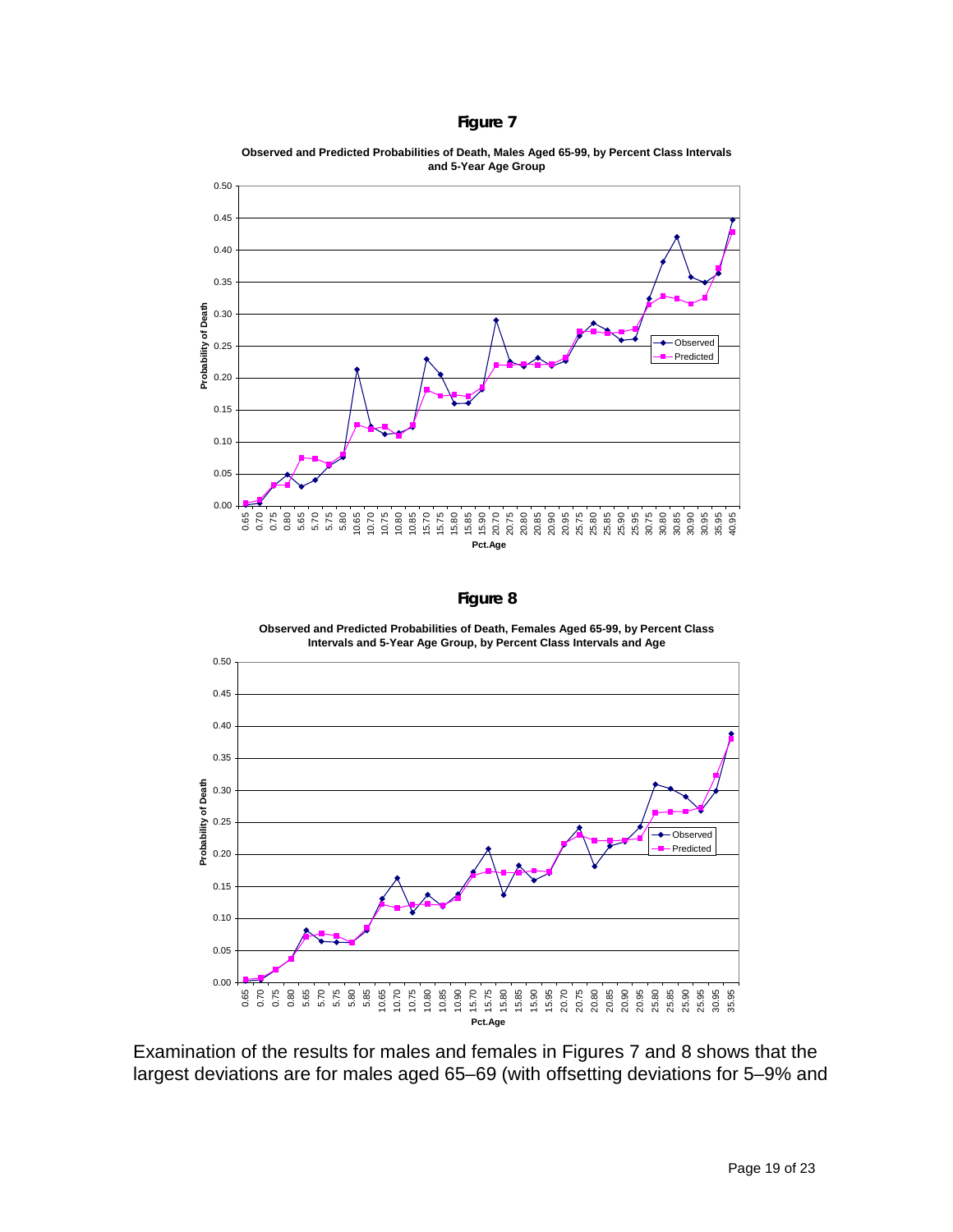10–14%) and aged 70–74 (with offsetting deviations for 5–9% and 15–19%), and that these same deviations are not replicated for females.

One possible explanation for the male result involves the design of the NLTCS in which persons who do not have ADL or IADL impairments at the time of the survey do not receive the in-person assessment; such persons "screen out" without answering any of the detailed health questions. Thus, the estimates of their GoM scores have substantially larger errors than would be the case for persons who answered most or all of the 95 health questions in the *NAAJ* model, or the 76 questions in the LCC.

To quantify the size of the deviations, we applied linear regression analysis with the observed probabilities regressed on the predicted probabilities, as done above for the data in Figures 5 and 6, obtaining R-squared values of 0.943 and 0.960, respectively, for males and females, with an overall average of 0.952. As done above, we generated a second set of regressions with the logarithms of the observed probabilities regressed on the logarithms of the predicted probabilities, obtaining Rsquared values of 0.958 and 0.984, respectively, with an overall average of 0.971. The implied accuracy is thus in the range 95–97%, depending on the form of the regression.

The 32,389 individuals observed in consecutive assessments over the term of this study are a random sample of Medicare enrollees who participated in the National Long-term Care Survey. Assessments began either in 1982 when the NLTCS started, or at a later date when the participants were aged 65–69. Because homeownership data was not collected, we do not know how many of these seniors were homeowners. What we do know from Census Bureau data is that more than 70% of seniors age 65 are homeowners.

For those preferring medical study validity values, unpublished analyses using out-ofsample data from the Medicare Current Beneficiary Survey yielded a ROC score of 0.8, which for actuarial/medical studies represents a high degree of accuracy.

### **Reverse Mortgage Loan Pricing Using the Longevity Cost Calculator**

The 76 questions used in the Longevity Cost Calculator are today both built into an application form used for life settlements and into several automated web site applications used by settlement brokers, providers and financial professionals. At the end of the automated input all of the relevant morbidity and mortality data needed for a reverse mortgage pricing model are available. The use of this model to determine moveout in lieu of Gompertz type exponential mortality tables would allow individual loan level pricing of reverse mortgages. Homeowners' payments would be tuned to their tenure in the home. Investors would be buying securitized portfolios of loans where the cash inflows for loan maturities and outflows to make payments more closely match the tenure of individual seniors in their homes.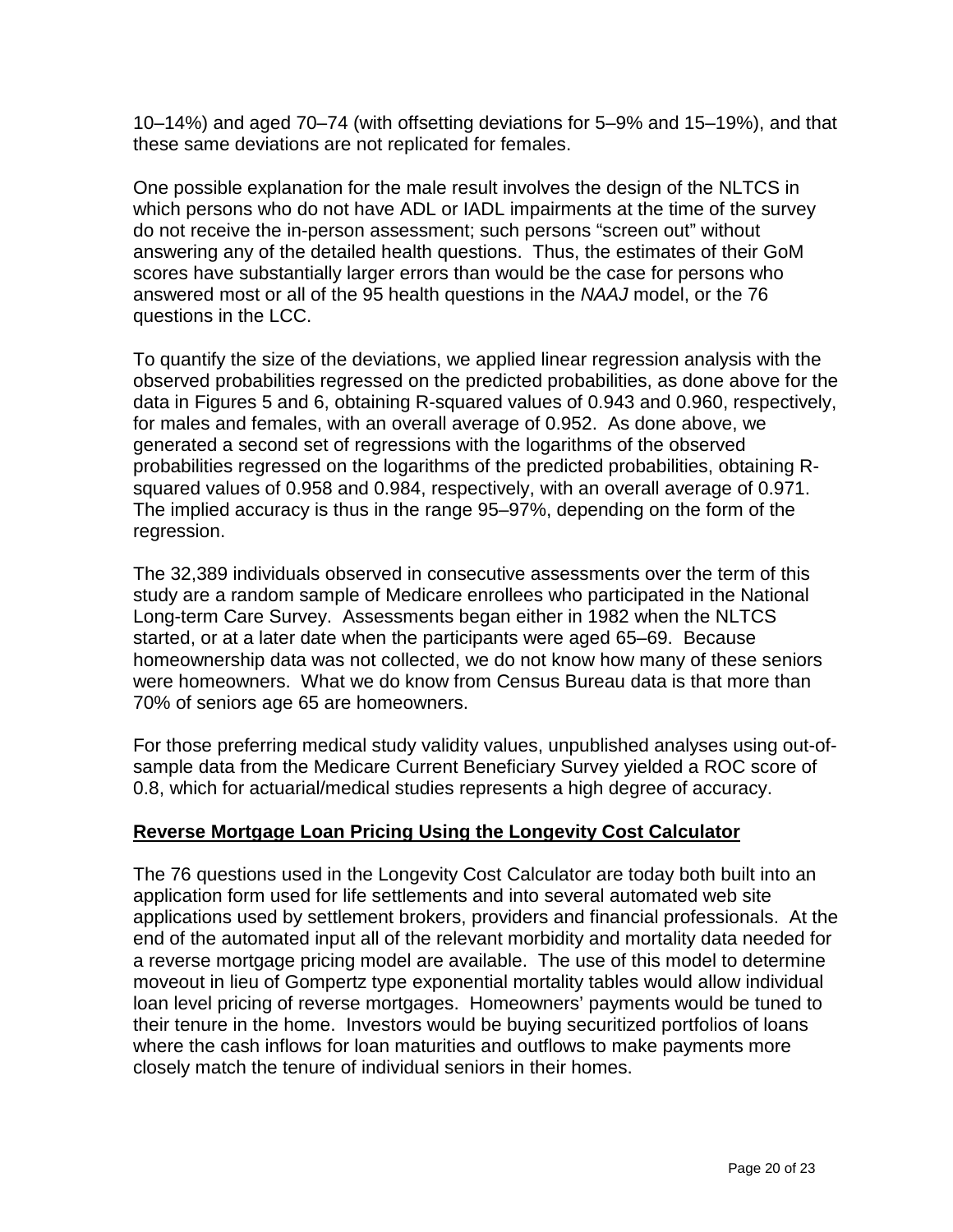Annual mark-to-market valuations of these portfolios would produce more accurate values. A problem would exist under the auditing and accounting framework until a second methodology for valuation could be agreed upon.

For the life settlement sister asset class there is already an accepted methodology of using third-party life expectancy consultants to estimate an insured's life expectancy using their medical records. The underwriter determines debits and credits that are combined into a multiplier that is applied to a standard mortality table. These LE estimates, based upon Gompertz exponential large population mortality tables, are flawed for all the same reasons. But these commercial LEs offer a strong comparative starting point and the alternative valuation methodology needed for mark-to-market revaluation.

# **Existing Accounting Framework**

Established business asset valuation measurement is divided into three levels dependent upon the credibility and acceptance of the data available to establish the asset's value:

- 1. Level One measurement is determined by reference to quoted prices for identical assets in the active reference market such as stock exchange listed prices.
- 2. Level Two measurement is determined by valuation methods using observable data. The valuation methods are the cost approach, present value approach and the market approach. This method would only apply to valuing settlements after the death of the insureds.
- 3. Level Three measurement is determined by valuation methods using unobservable data. The valuation methods are the cost approach, present value approach and the market approach. Level Three is the only appropriate method of measurement for life settlements using the present value approach applied to each loan in a pool.

The framework exists today to create uniformity in reverse mortgage longevity underwriting and related disclosure by applying existing GAAP at the time new loans are originated, existing loans are pooled for securitization and annually at revaluation. These loan portfolios, whether rated or unrated, will require disclosure at the time they are pooled and sold, and subsequently when the pools are individually audited or because they are held for investment by issuers of audited financial statements. For level 3 assets where value is dependent upon a future unobservable outcome (the borrowers moveout) GAAP requires the use of the best information available, a first valuation method and then a second independent corroborating valuation methodology. The outcome of these two methodologies is then reconciled and disclosed. Specific relevant accounting doctrine includes AU §328, (previously SAS101), *Auditing Fair Value Measurements and Disclosures,* (June 2003); Accounting Standards Codification (ASC) 820.10.05 through 820.10.65, (previously FASB 157), *Fair Value Measurement and Disclosure*.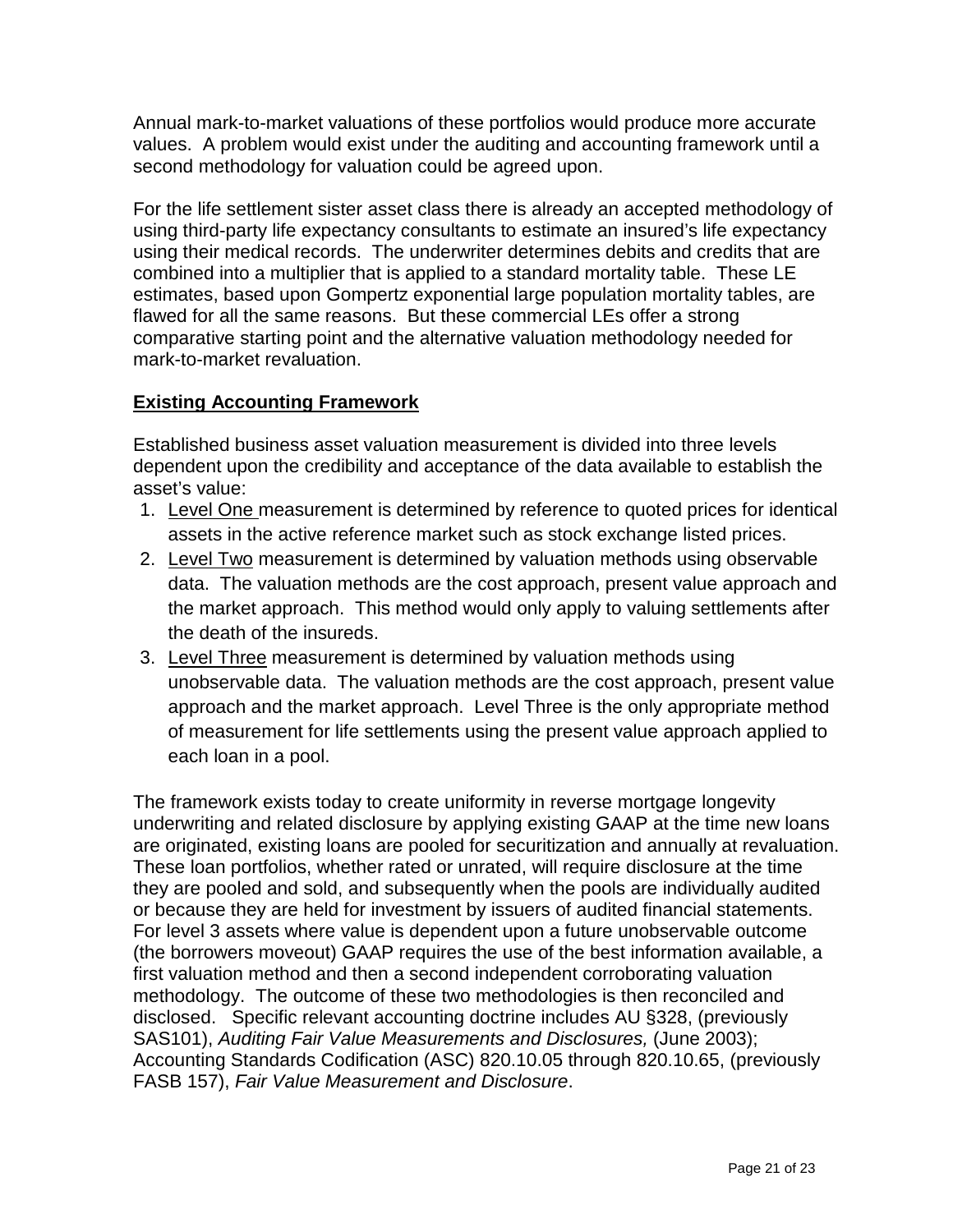AU §328.03 states "ASC glossary term fair value is defined as the price that would be received to sell an asset or paid to transfer a liability in an orderly transaction between market participants at the measurement date. Although GAAP may not prescribe the method for measuring the fair value of an item, it expresses a preference for the use of observable market prices to make that determination." Clearly a life settlement is a "level 3" asset whose value is dependent upon an unobservable variable – the future death of the insured<sup>16</sup>. "In the absence of observable market prices, GAAP requires fair value to be based on the best information available in the circumstances."

AU §328.06 states "Assumptions used in fair value measurements are similar in nature to those required when developing other accounting estimates. However, if observable market prices are not available, GAAP requires that valuation methods incorporate assumptions that marketplace participants would use in their estimates of fair value whenever that information is available without undue cost and effort. If information about market assumptions is not available, an entity may use its own assumptions as long as there are no contrary data indicating that marketplace participants would use different assumptions."

AU §329.18 goes on to say "Management may have determined that different valuation methods result in a range of significantly different fair value measurements. In such cases, the auditor evaluates how the entity has investigated the reasons for these differences in establishing its fair value measurement."

AU §328.23, under the heading *Testing the Entity's Fair Value Measurements and Disclosures*, presents the following. "For example, substantive tests of the fair value measurements may involve (a) testing management's significant assumptions, the valuation model[s], and the underlying data (see paragraphs .26 through .39), (b) developing independent fair value estimates for corroborative purposes (see paragraph .40), or (c) reviewing subsequent events and transactions (see paragraphs .41 and .42)."

AU 328.40 under the heading *Developing Independent Fair Value Estimates for Corroborative Purposes* states, "The auditor may make an independent estimate of fair value (for example, by using an auditor-developed model) to corroborate the entity's fair value measurement.<sup>17</sup> When developing an independent estimate using management's assumptions, the auditor evaluates those assumptions as discussed in paragraphs .28 to .37. Instead of using management's assumptions, the auditor may develop his or her own assumptions to make a comparison with management's assumptions. The auditor uses that understanding to ensure that his or her independent estimates takes into consideration all significant variables and to evaluate any significant differences from management's estimates. The auditor also

<span id="page-21-0"></span> <sup>16</sup> ACS 820-10-35-52 sets forth the parameters for level 3 assets where fair value is determined from unobservable future events.

<span id="page-21-1"></span><sup>17</sup> See AU §329, *Analytical Procedures*